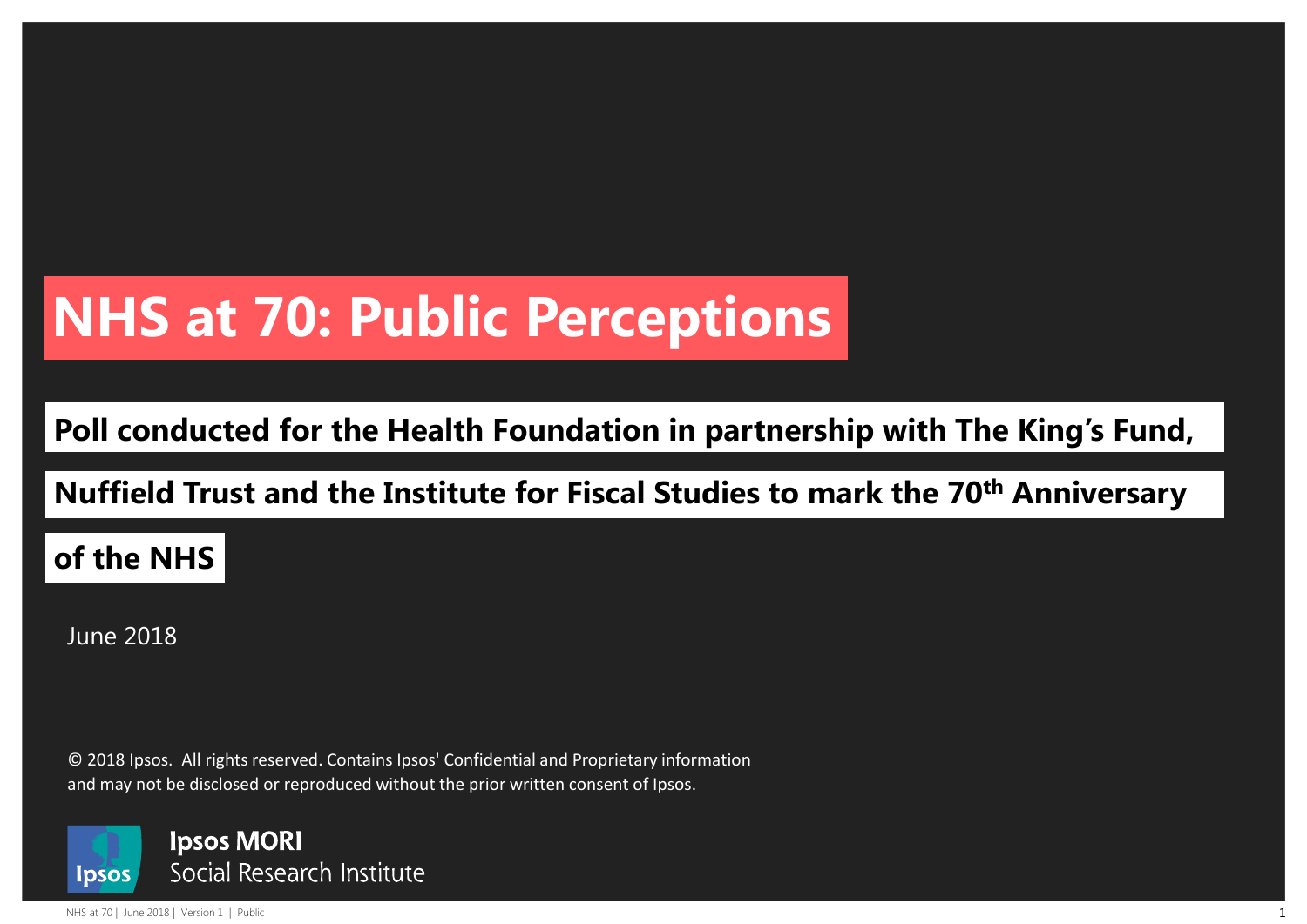## **Executive summary**

#### **What does the future look like for the NHS?**

 Only one in five people (20%) feel that the NHS will remain free at the point of use in 70 years' time, while 77% predict there will be some level of change – either having to pay for services, or predicting that the NHS won't exist at all.

#### **Is more money needed for the NHS?**

- The majority of people (79%) agree that the NHS is currently underfunded, and more than half (55%) strongly agree this is the case.
- There is no clear consensus among the general public as to how to fund an increase to NHS spending – just over half (54%) are in favour of either an additional tax earmarked specifically for the NHS, or an increase to existing taxation.

#### **Are we expecting too much of the NHS?**

- The public overwhelmingly feel the responsibility for staying healthy lies with the individual – 97% say this, compared with 75% who place similar levels of responsibility on the food and drinks industry, 67% with the NHS, and 62% with government.
- That being said, people do still support government interventions around public health – the most popular being the introduction of the smoking ban in public spaces (supported by 72%).

#### **Ipsos MORI**

Social Research Institute Insos

#### **How do the public feel about social care funding?**

- Overall the public are somewhat split regarding the current system for payment of social care – 44% feel means testing is unfair, while 38% say the opposite.
- If the government were to increase spending on social care then, as with NHS spending, the public are most likely to support this being done through tax increases (51% saying this).

#### **How will new technology affect the NHS and healthcare?**

- There is limited knowledge of how various organisations use anonymised health data for research – nearly two in five (37%) say they know either a great deal or a fair amount about how the NHS uses such data.
- There appears to be a fairly high level of scepticism about the benefits of a range of machine learning possibilities – for instance, while 44% believe the benefits of computers analysing medical records in diagnosing patients would outweigh the risks, three in ten (29%) feel the opposite.
- There is more positivity towards the use of video consultations when getting medical advice – this is the same whether it be a consultation with their own GP or with a GP they do not already know. Nearly two thirds of people (63%) are willing to use a video consultation with their own GP, compared with 71% if the GP was someone they didn't already know.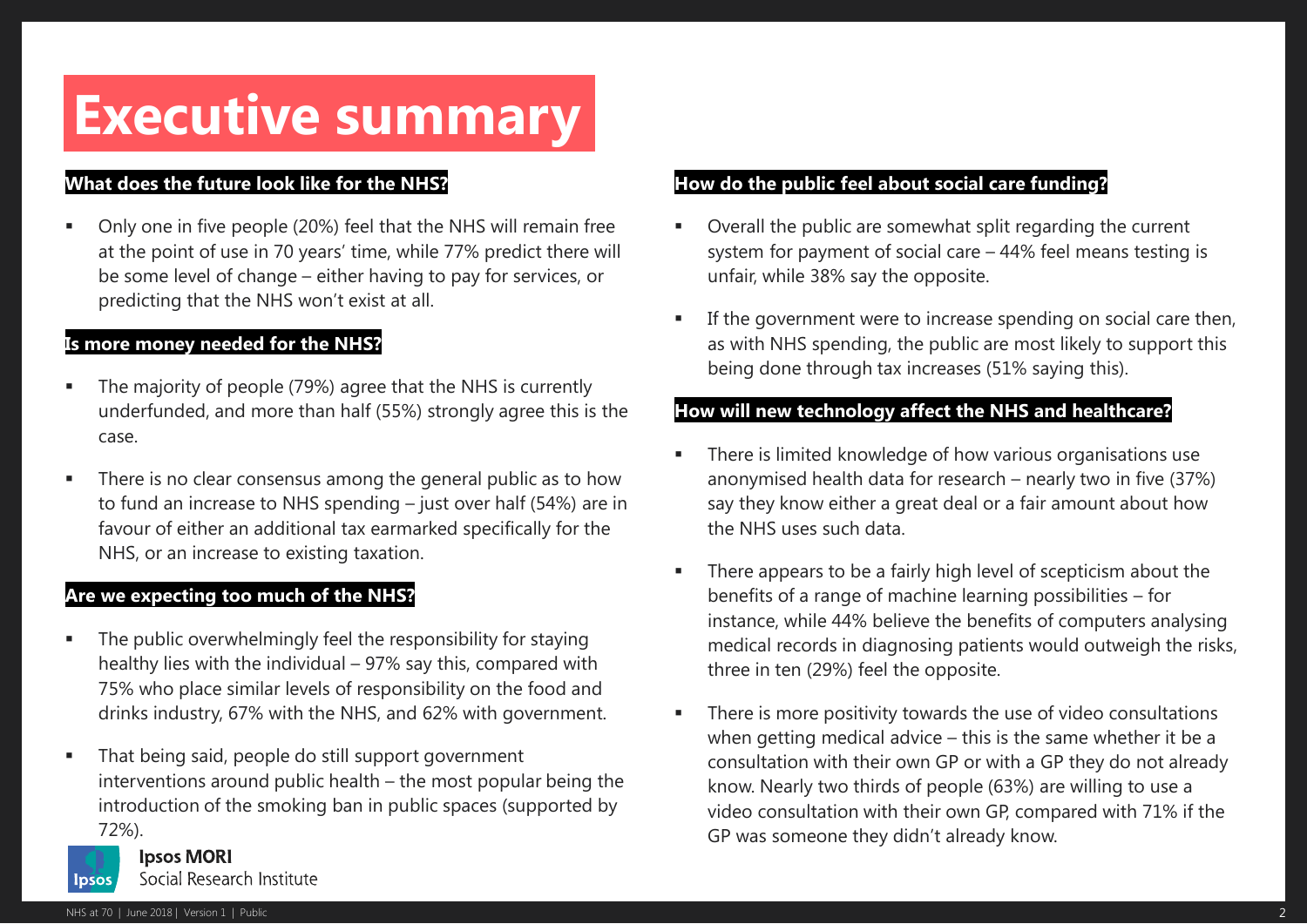## **Technical details**

- Fieldwork was carried out between  $11<sup>th</sup>$  and  $29<sup>th</sup>$  May 2018.
- In total 2,083 interviews were carried out with adults (aged 15+) in the UK.
- Data are weighted by gender, age, ethnicity, working status, social grade, housing tenure and Government Office Region to reflect the known population profile.
- **Interviews were carried out face-to-face in people's homes using CAPIbus, Ipsos MORI's face** to face omnibus.
- All sub-group differences mentioned in this report are considered statistically significant or indicative of a wider trend.

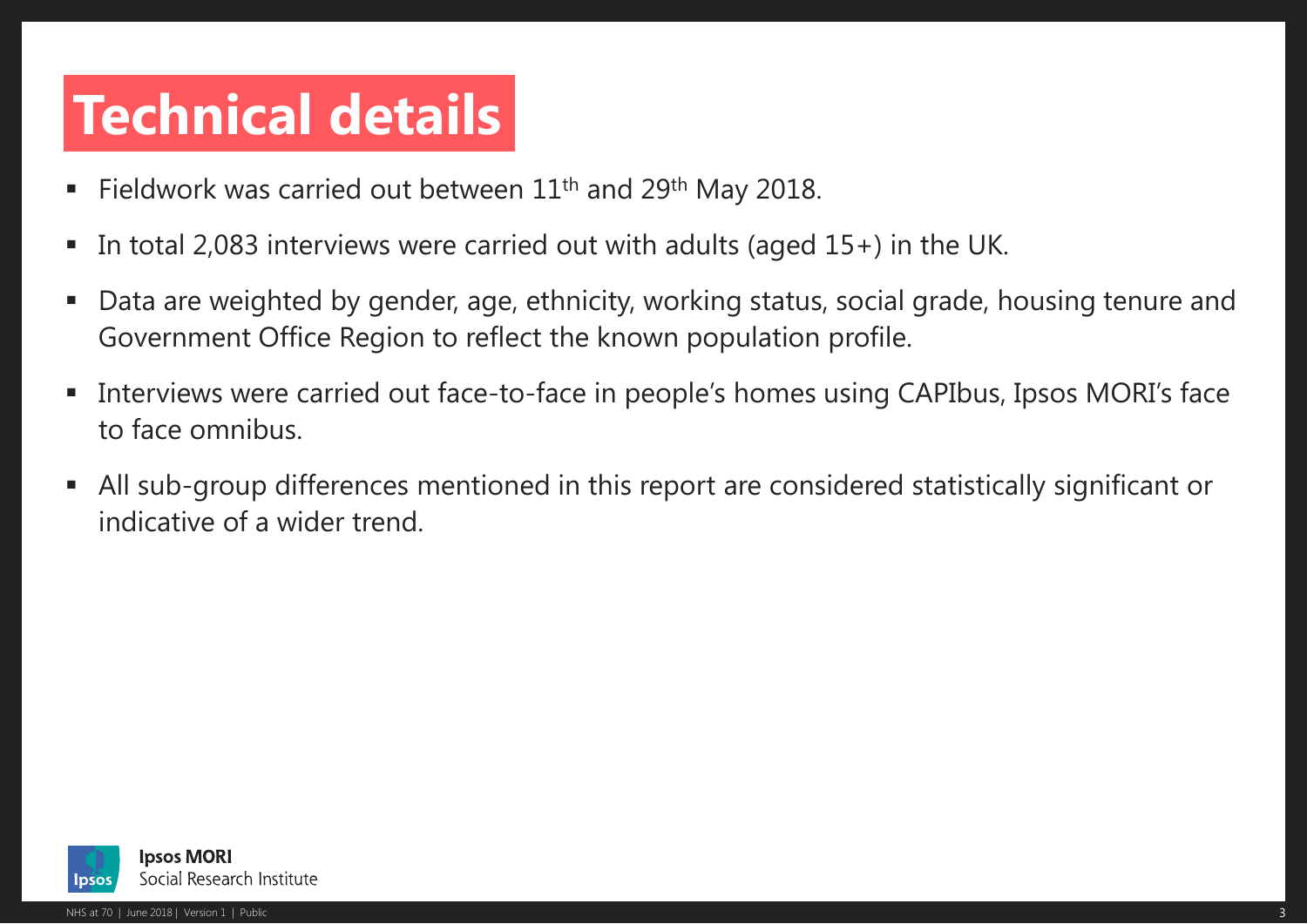# **What does the future look like for the NHS?**

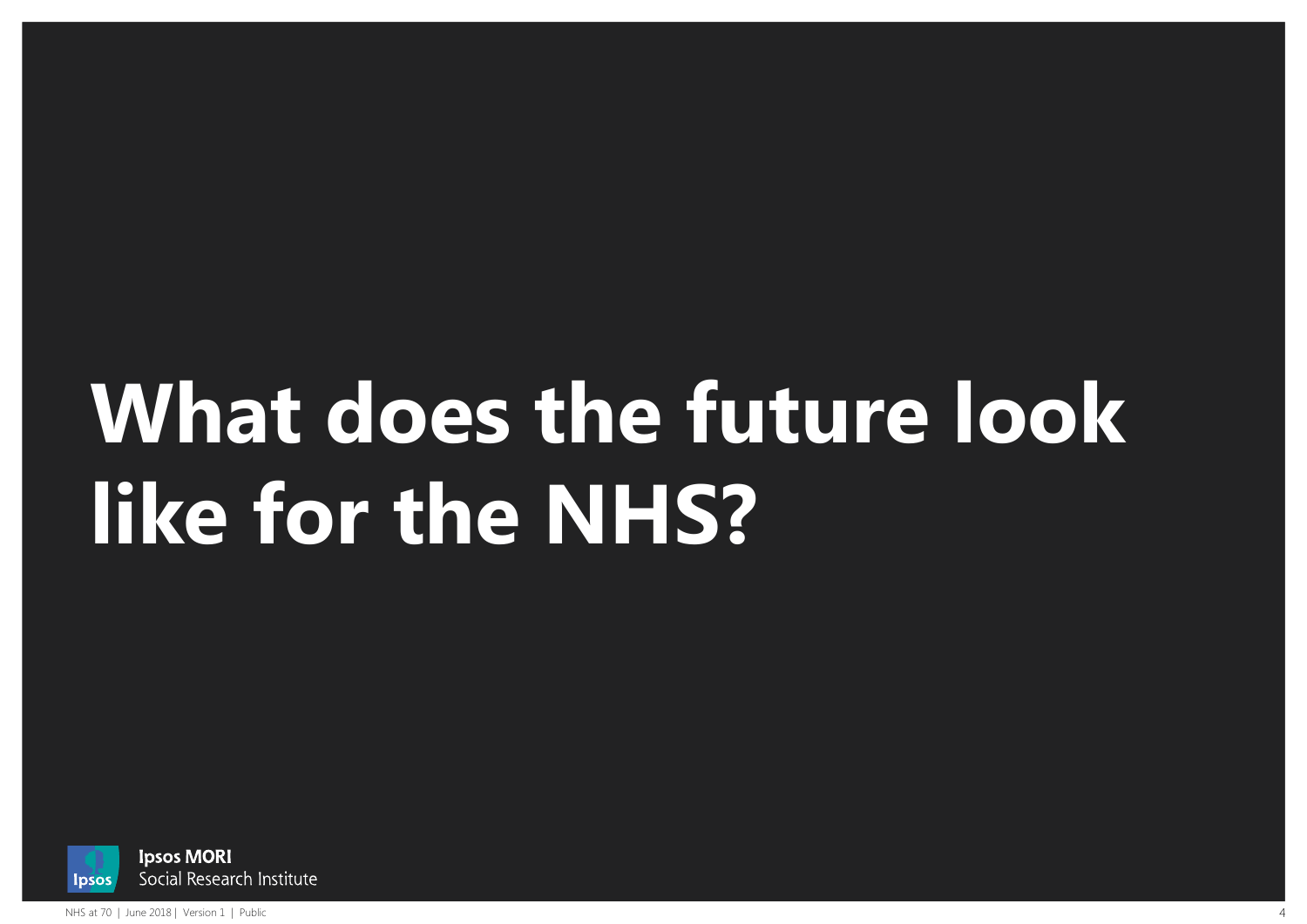## **People foresee significant changes for the NHS over the next 70 years**

**Question: On 5 July, the NHS turns 70. Which of the following, if any, best describes what you think the NHS will be like in 70 years time from now?**



- We will have to pay for services that are free at the point of use now
- $\blacksquare$  It won't exist at all
- $\blacksquare$  It will be generally free at the point of use as it is now
- Don't know

Base: 2,083 adults 15+ in the UK

**Ipsos MORI** Social Research Institute Insos

NHS at 70 | June 2018 | Version 1 | Public 5 | Separate Separate Separate Separate Separate Separate Separate S

Only one in five people (20%) feel that the NHS will remain free at the point of use in 70 years' time.

Three quarters (77%), meanwhile, predict there will be some level of change. This is mostly made up of those who feel we will have to pay for services which are currently free at point of use (54%), while the remaining 23% predict that the NHS won't exist at all 70 years from now.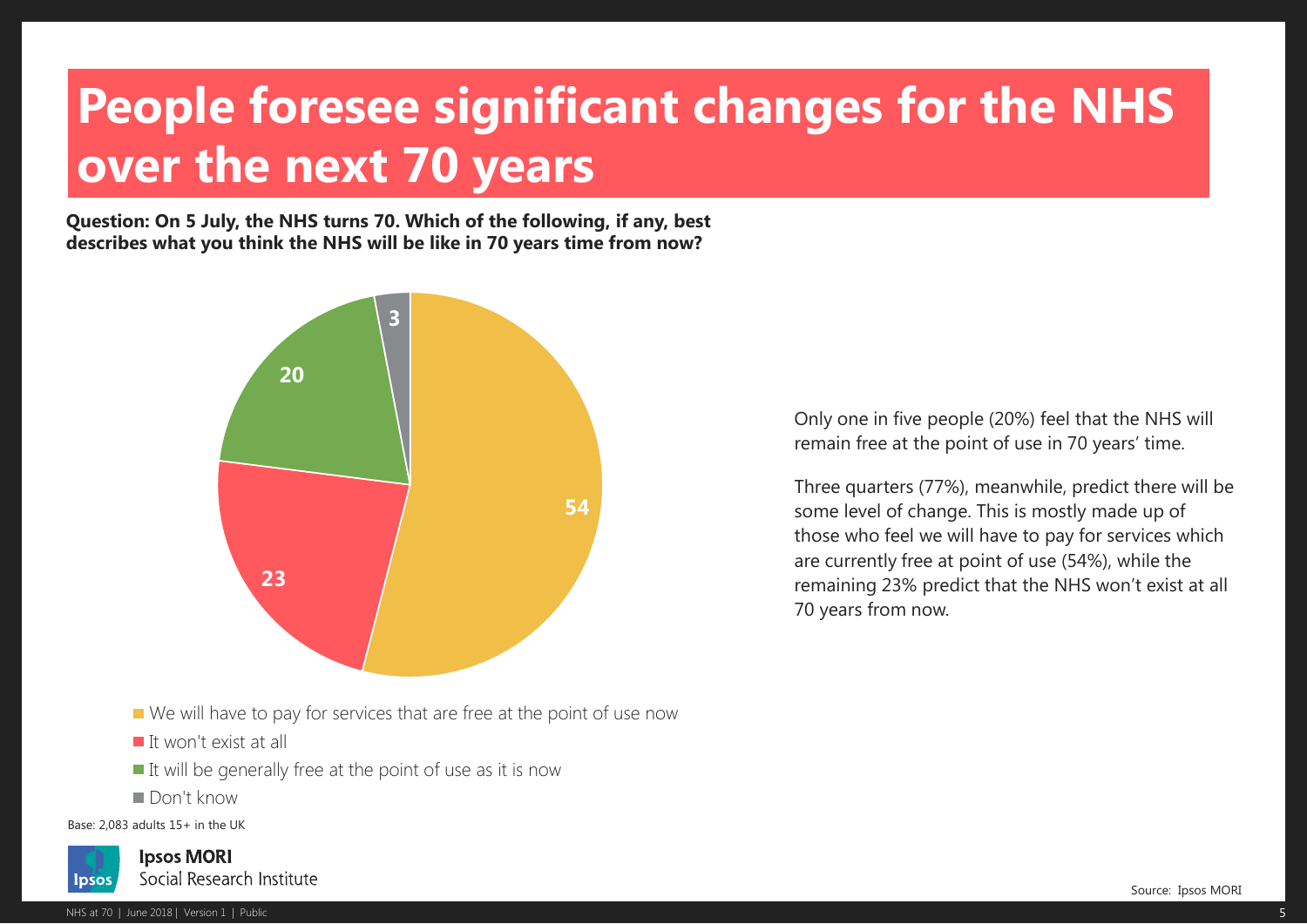# **Is more money needed for the NHS?**

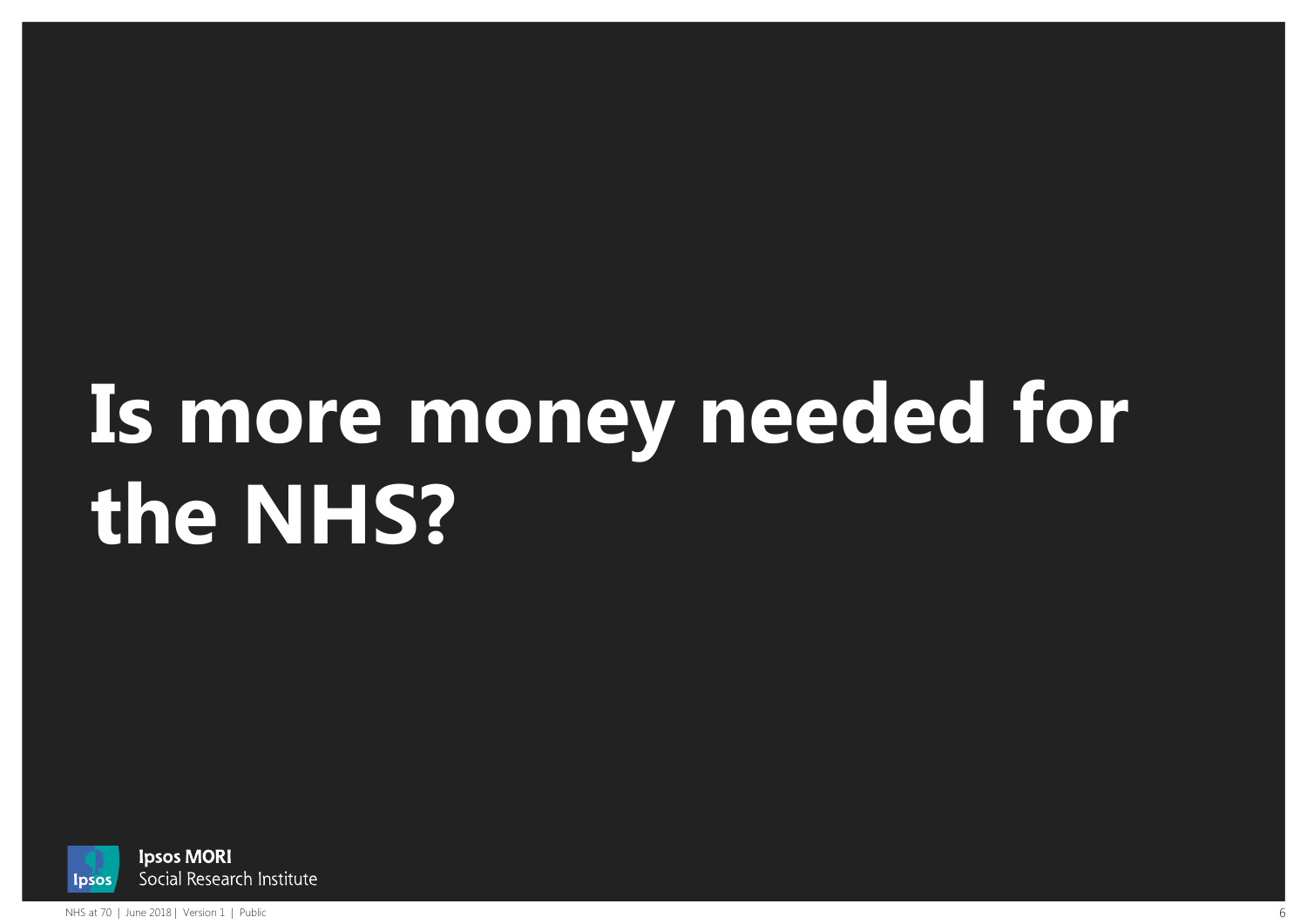## **People feel the NHS is currently underfunded, though older people are less likely to believe this is the case**

**Question: To what extent do you agree or disagree that the NHS is currently underfunded?**



The majority of people (79%) agree that the NHS is currently underfunded, and more than half (55%) *strongly* agree this is the case. Only one in ten people (10%) feel the opposite and disagree.

Results show that there are differing opinions by age, with those aged 55 and over significantly more likely to *disagree* that the NHS is underfunded than younger age groups.

Base: 2,083 adults 15+ in the UK; 1,322 in England; 106 in Wales; 181 in Scotland; 60 in Northern Ireland

**Ipsos MORI** Social Research Institute **lpsos**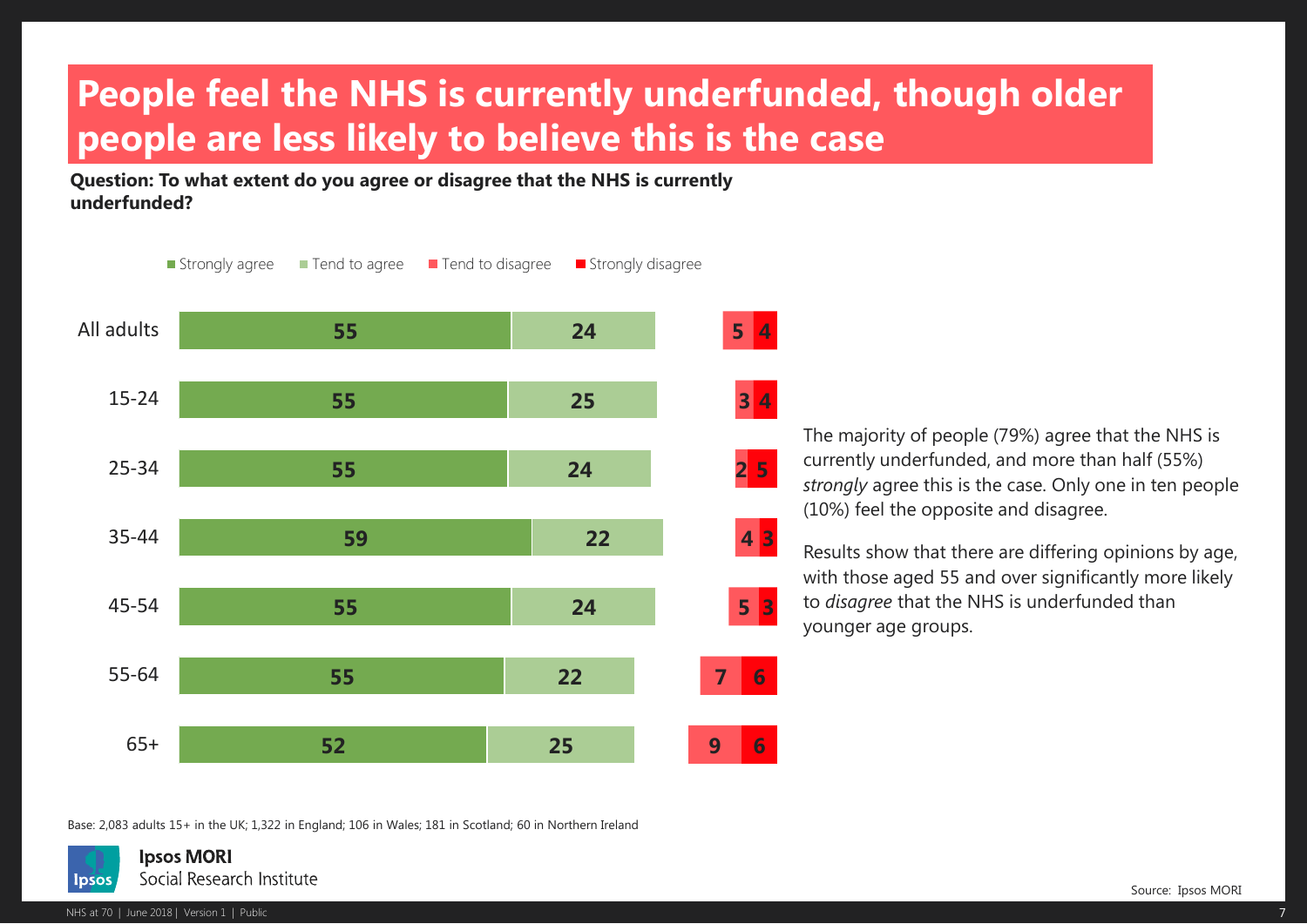## **People in Scotland and Northern Ireland are most likely to see the NHS as being underfunded**

**Question: To what extent do you agree or disagree that the NHS is currently underfunded?**



While the majority within each nation across the UK agree that the NHS is underfunded, there are some differences in the strength of opinion.

Almost nine in ten people in Scotland (89%) and Northern Ireland (88%) see the NHS as underfunded, which is significantly higher than the percentage saying the same in Wales (74%). In England, meanwhile, around four in five (82%) people feel this.

Base: 2,083 adults 15+ in the UK; 1,322 in England; 106 in Wales; 181 in Scotland; 60 in Northern Ireland

**Ipsos MORI** Social Research Institute lpsos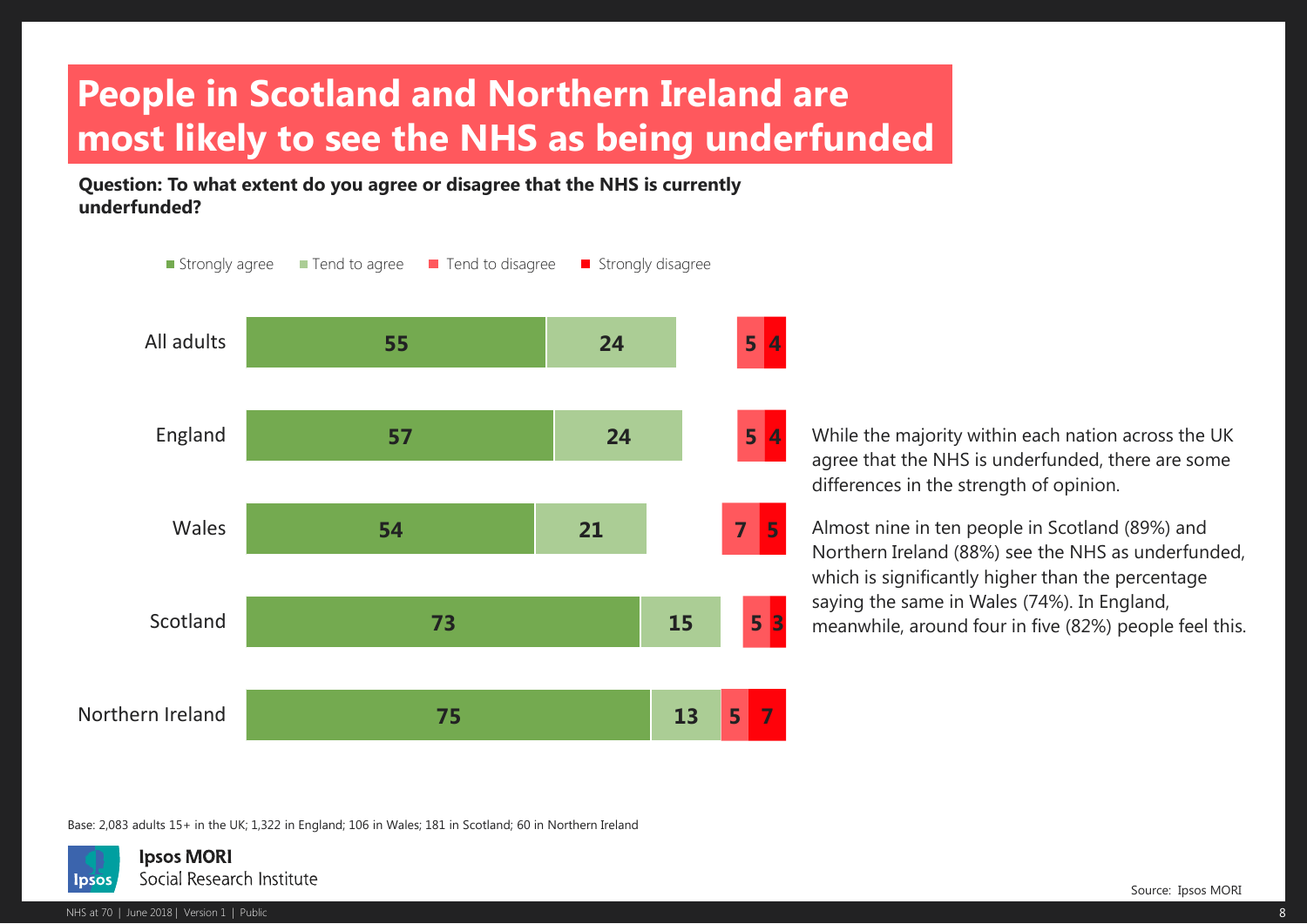## **While opinions differ, people are most likely to advocate additional taxation to fund an NHS spending increase**

**Question: If the government decided to increase spending on the NHS, how do you think this should be funded?**



Base: 2,083 adults 15+ in the UK

**Ipsos MORI** Social Research Institute Ipsos

There is no clear consensus among the general public as to how to fund an increase to NHS spending.

Just over half (54%) are in favour of either an additional tax earmarked specifically for the NHS, or an increase to existing taxation. People are in no real agreement on which taxes should be increased – 24% suggest it should be income tax, while 22% advocate a tax earmarked for the NHS and 16% propose an increase in National Insurance.

Against this, 16% believe increased spending should be obtained through further cuts, and almost a quarter (23%) feel this should be funded in some other way.

Looking at these in combination, just under half of people (49%) advocate tax increases but no cuts to spending on other services, while only five percent feel the two should be used together.

Again the results show some difference in views by age. People aged 55+ are more likely to advocate an additional tax or increase, with 62% of 55-64 yearolds saying this compared with 39% of 15-24-yearolds and 33% of those aged 25-34.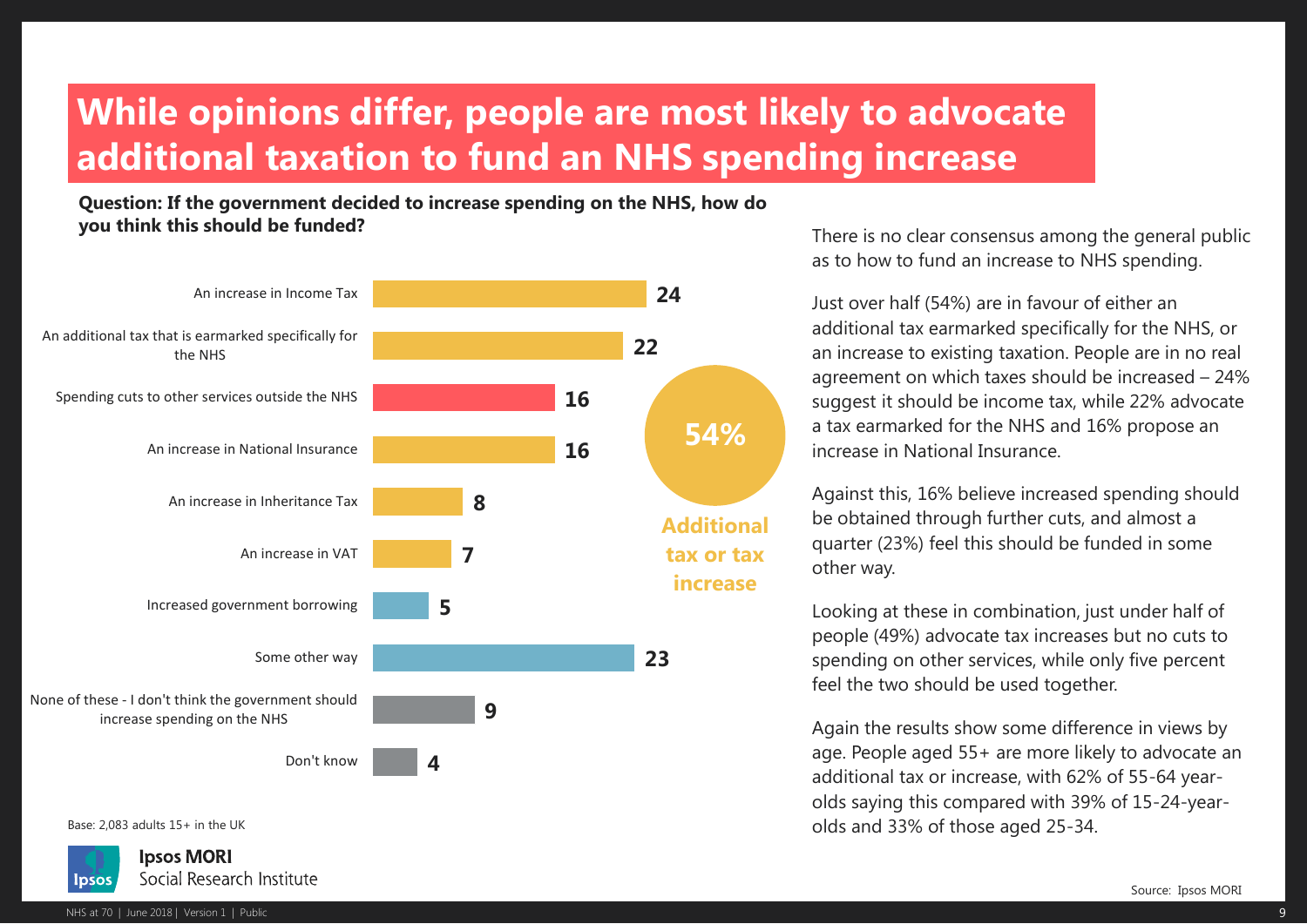#### **Overseas aid and the defence budget are the main areas where people feel cuts could be made to fund an NHS spending increase**

**Question: If the government decided to increase spending on the NHS, how do you think this should be funded?**



Of the people advocating spending cuts, two in five would like this to be achieved through reducing overseas aid (41%).

The next most popular area for cuts would be to reduce the defence budget (32%), followed by reductions to benefit payments which is mentioned by a quarter of people (25%).

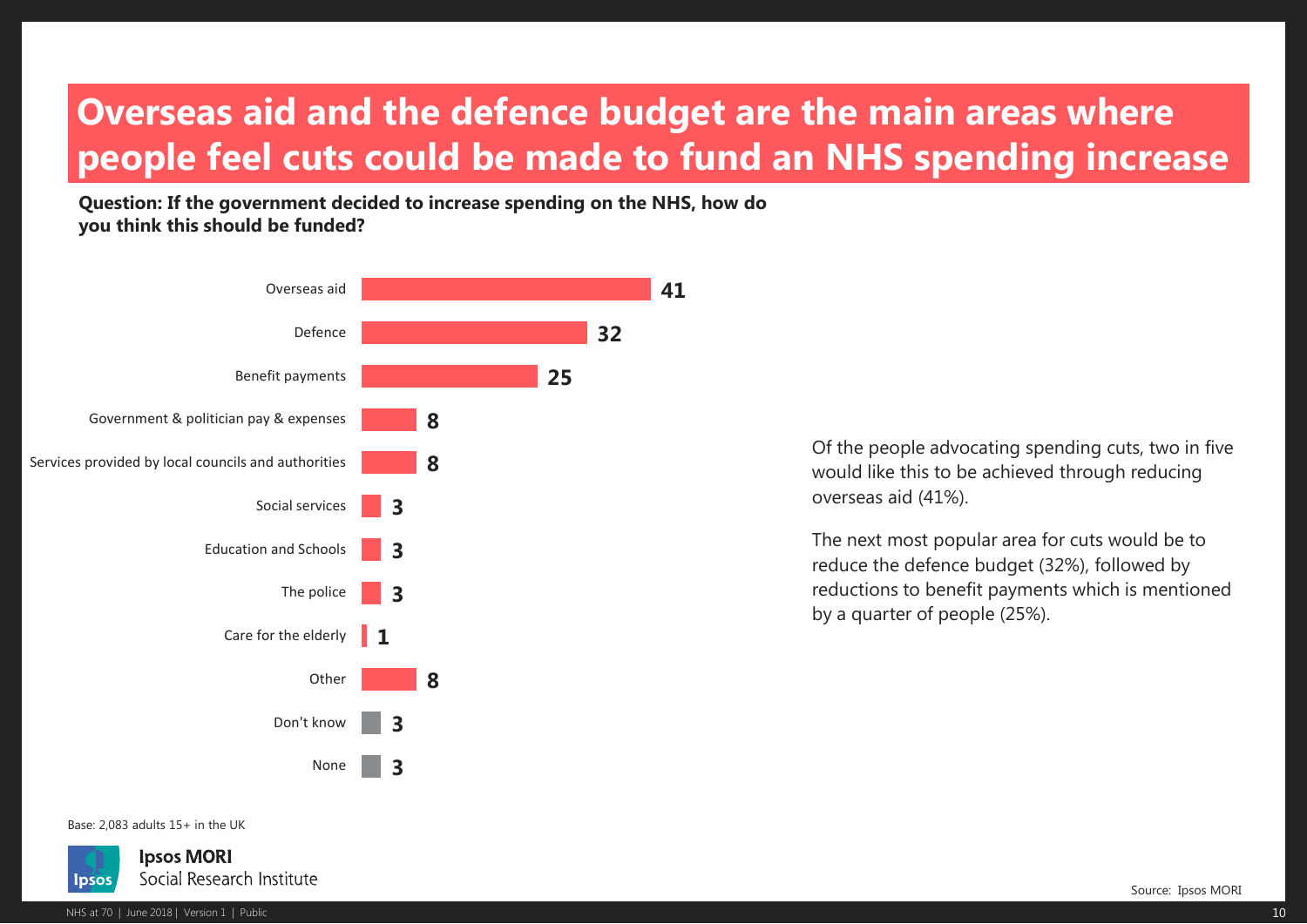# **Are we expecting too much of the NHS?**

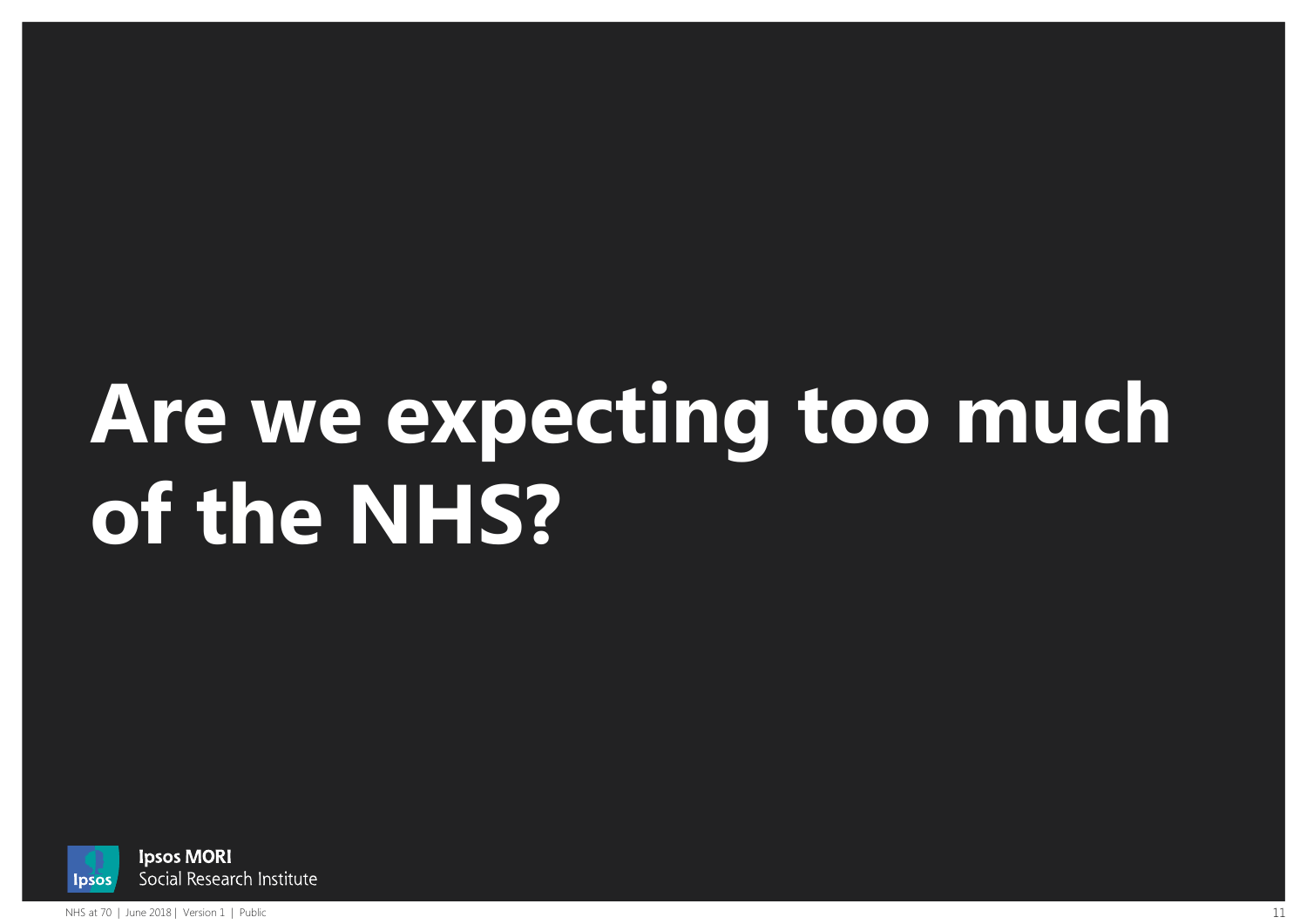### **Individuals are seen as primarily responsible for their own health, rather than the NHS or any other organisation**

**Question: How much responsibility, if any, do you think that each of the following have for ensuring that people generally stay healthy?**

- 
- A great deal of responsibility  $\blacksquare$  A fair amount of responsibility
- Not very much responsibility No responsibility at all
	-



When it comes to staying healthy, the public are far more likely to put responsibility on the individual than on any other body or organisation.

Almost all (97%) feel that individuals have a *great deal* or *fair amount* of responsibility for ensuring they stay healthy. This compares with three quarters of people (75%) who place similar levels of responsibility on the food and drinks industry.

Around two thirds (67%) feel the NHS holds at least a fair amount of responsibility for people staying healthy, which is similar to the proportion saying the same about the government (62%). Just over half (54%) believe local authorities have a *great deal* or *fair amount* of responsibility.

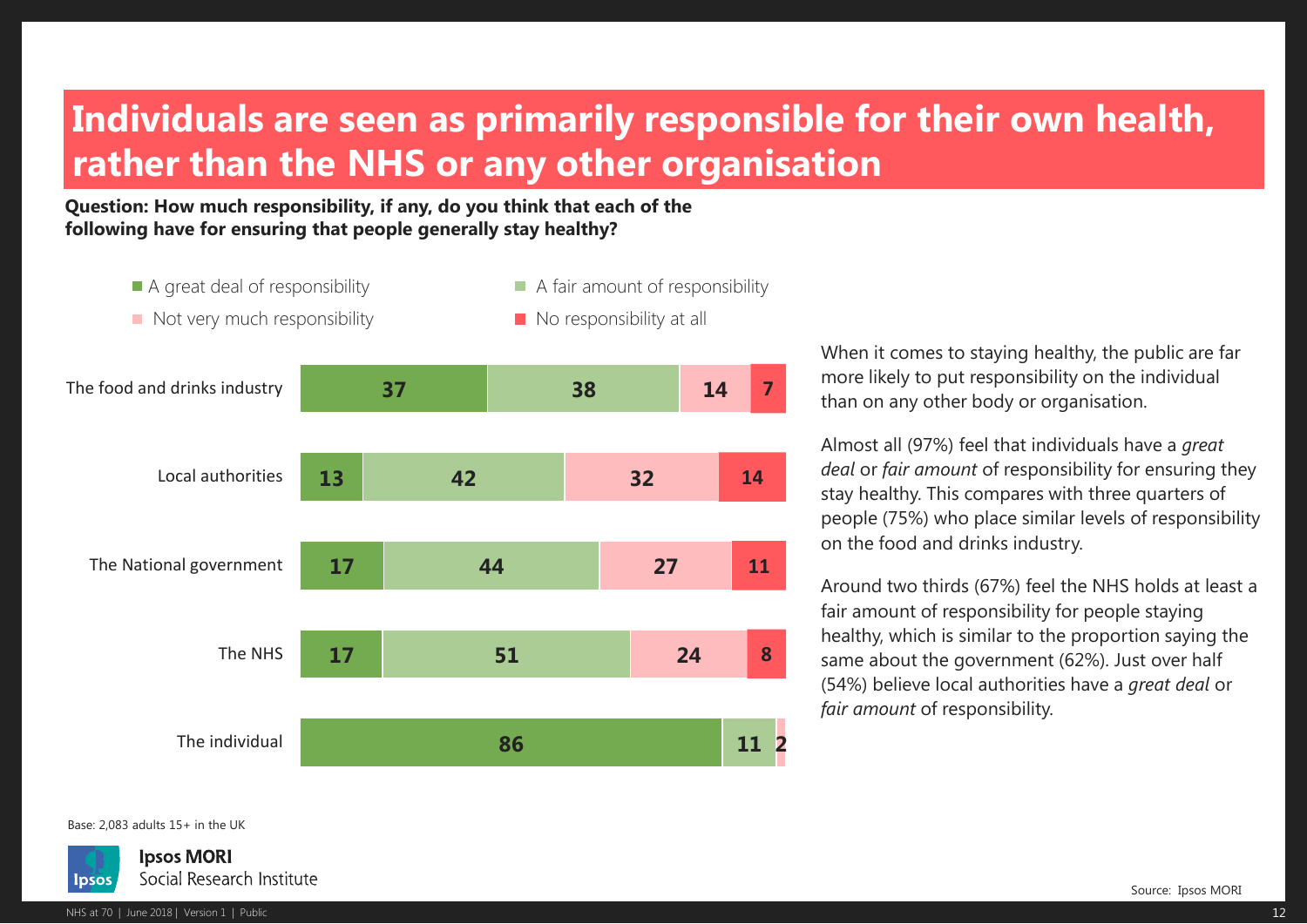## **The majority of the public feel it is easy to follow a 'healthy lifestyle'**

#### **Question: How easy or difficult is it for you to…**



In general, the public seem to find it easy to adopt some of the key principles of a healthy lifestyle.

Over two thirds of people (68%) find it easy to take at least 30 minutes of exercise per day.

A similar proportion of people find it easy to eat at least 5 portions of fruit and vegetables per day (66%) and to eat no more than 6 grams of salt per day (63%).

The majority of the public (83%) claim it is easy to limit their level of alcohol intake to 14 units per week, with 63% saying it is *very easy*.

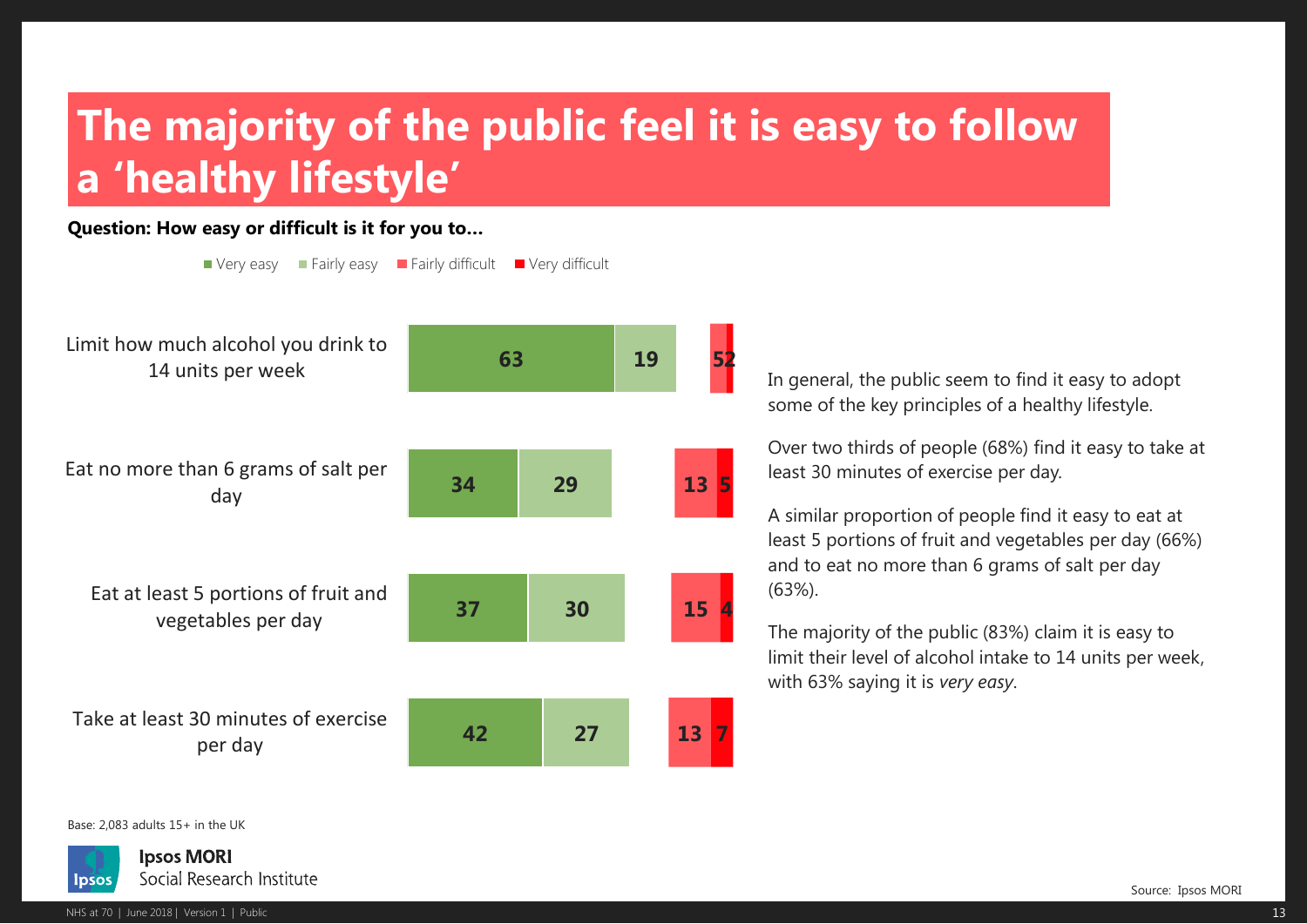#### **The public still expects a lot of the NHS – such as what it spends on drugs and treatments**

**Question: Which one of the following statements most closely matches your view?**



- **The NHS should provide the most effective drugs and treatments provided they** represent good value for money
- The NHS should provide only the most effective drugs and treatments no matter how much they cost
- **The NHS should provide all drugs and treatments, no matter how much they cost.**
- Don't know

Base: 2,083 adults 15+ in the UK

**Ipsos MORI** Social Research Institute Insos

The public place fairly high expectations on the NHS and the level of service it provides, with 61% saying cost shouldn't be a factor when providing drugs and treatments.

This 61% figure is made up of 25% who feel that the NHS should be providing all drugs and treatments, no matter the cost, and 36% who agree that cost should not be a factor, but feel the NHS should provide only the most effective treatments.

Meanwhile a further 36% argue that the NHS should provide the most effective drugs and treatments, but only so long as they represent value for money.

Women are more likely than men to feel the NHS should provide the most effective treatments no matter the cost (40% versus 33%), with men more likely to say value for money should be considered (40%, compared with 33% of women).

Data from 2006 indicates that spending expectations may have lessened slightly over time. Back then, 28% said value for money should be a key concern, while 40% said only the most effective treatments should be offered whatever the cost and a further 31% said the NHS should provide *all* drugs and treatments.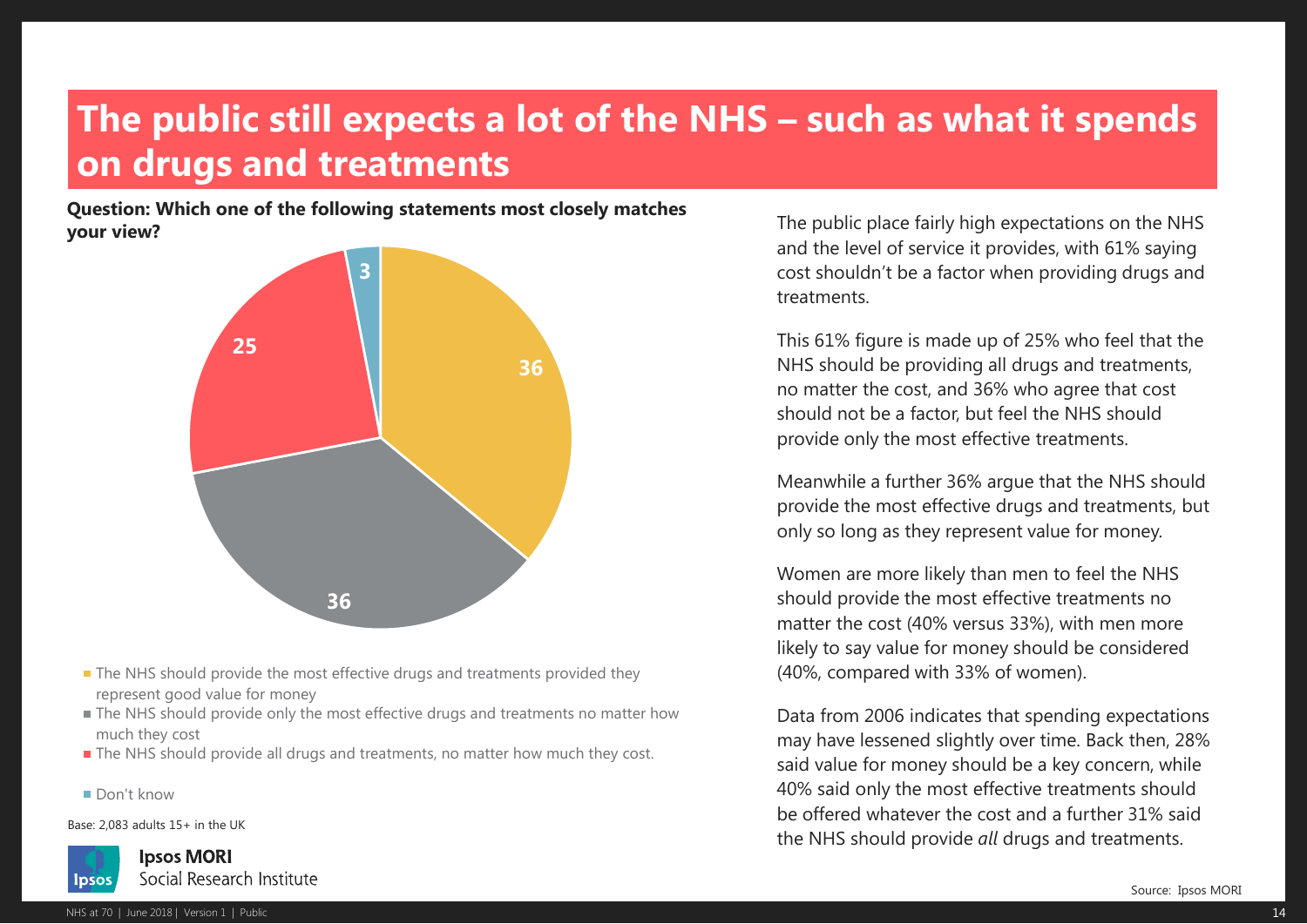#### **There is support for government intervention across a range of public health measures**

#### **Question: To what extent do you support or oppose government intervention in the following areas of public health?**



Base: 2,083 adults 15+ in the UK

**Ipsos MORI** Social Research Institute lpsos

While the individual is ultimately seen as being most responsible for ensuring their own health, people do still support government interventions which aim to improve public health.

When considering a range of such measures, the public are most supportive of the smoking ban in public spaces, with almost three quarters (72%) in favour of this. It appears that legislative change has had a significant impact on public support in this case – in 2007, polling showed that 46% of people in England supported the ban.

Similar numbers are in support of government involvement in a range of measures to encourage healthy eating, such as: limiting fast food outlets near schools (70%); restricting the advertising of unhealthy food and drink (68%); banning advertising of 'junk' foods before 9pm (67%); and a 'sugar tax' on soft drinks containing added sugar, which is supported by 62% of people.

Support is lower for initiatives in other areas, but still find that more than half of people support a minimum price for alcohol in the UK (54%) and the introduction of a ban on e-cigarettes in public spaces (55%).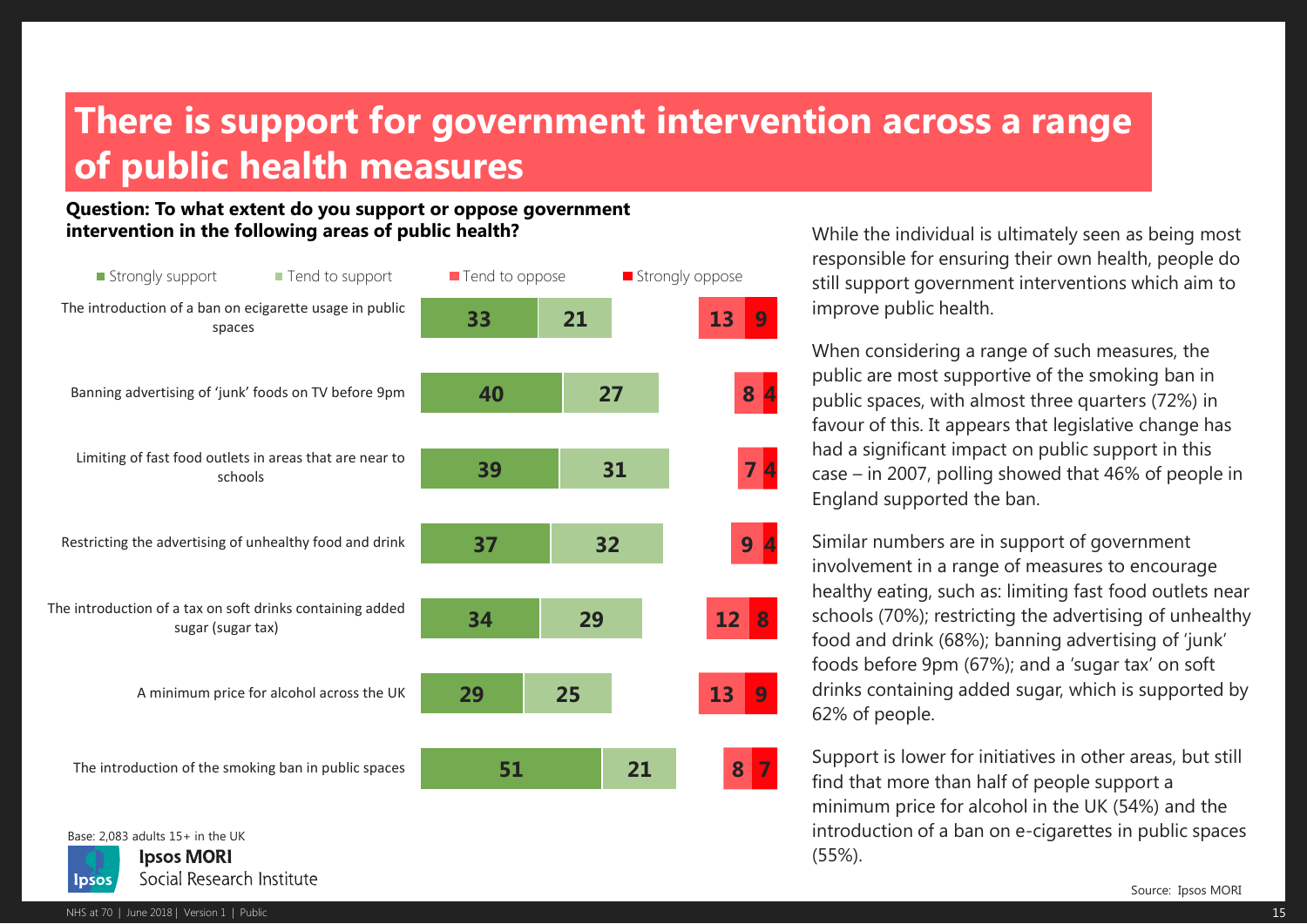## **There are differences in levels of support for government interventions by age and social grade**

**Question: To what extent do you support or oppose government intervention in the following areas of public health? - % support by social grade**



Older people are significantly more likely to support all forms of government interventions – for instance, 73% of people 65+ support a ban of junk food adverts before 9pm, compared with just under half (48%) of 15-24-year-olds.

As the chart shows, there are also different levels of support by social grade. While there are no significant differences in support for a ban on ecigarettes, people in social grades AB are significantly more likely to support all other interventions.

Base: 2,083 adults 15+ in the UK

**Ipsos MORI** Social Research Institute lpsos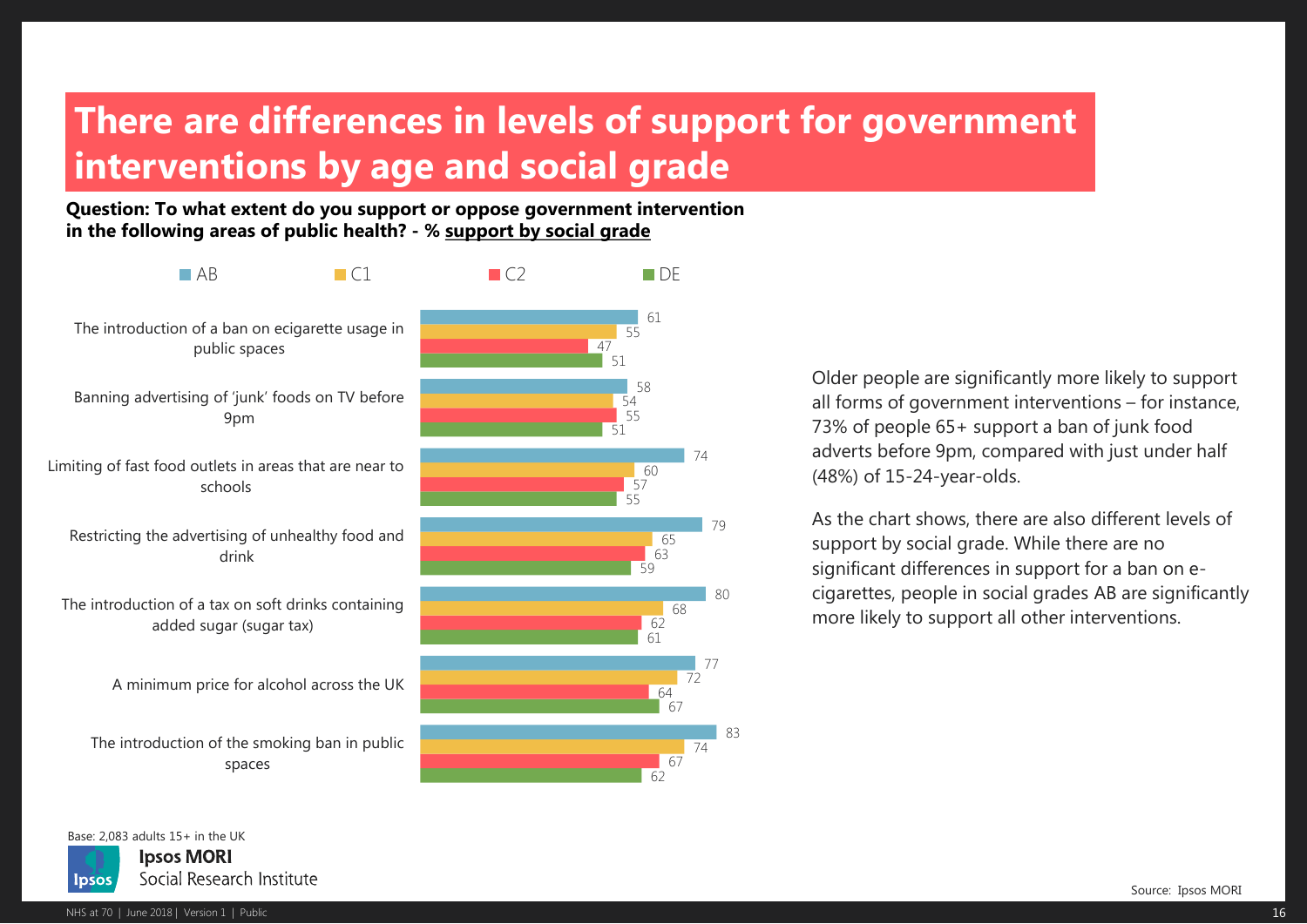# **How do the public feel about social care funding?**

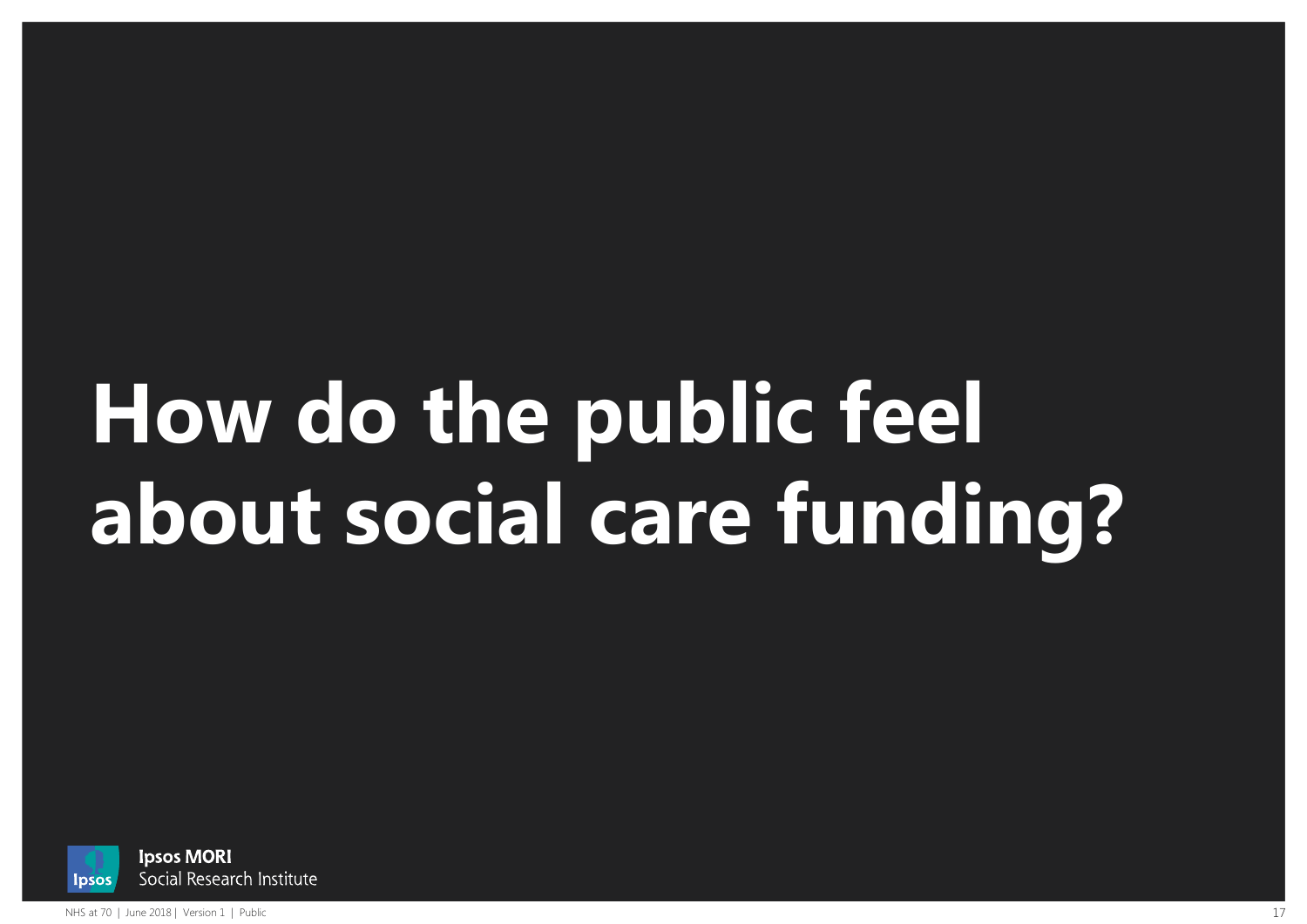#### **There is no real consensus over the fairness of the means testing system for social care**

**Question: Social care is largely means tested/Some elements of social care are means tested. How fair or unfair do you think this is?**



Overall the public are somewhat divided regarding the fairness of the current system for social care payment.

Over two in five people (44%) feel the system of means testing is unfair, which includes a quarter (25%) who view the current system as *completely* or *very unfair*.

The proportion who feel the opposite and say the current system is at least somewhat fair is slightly lower, at 38%.

The results show no significant differences between countries, despite the systems for social care payment differing between them.

More than anything, the lack of consensus on the fairness of means testing may be a reflection of a lack of understanding about how the process actually works, as opposed to a real split in opinion.

Base: 2,083 adults 15+ in the UK

**Ipsos MORI** Social Research Institute lpsos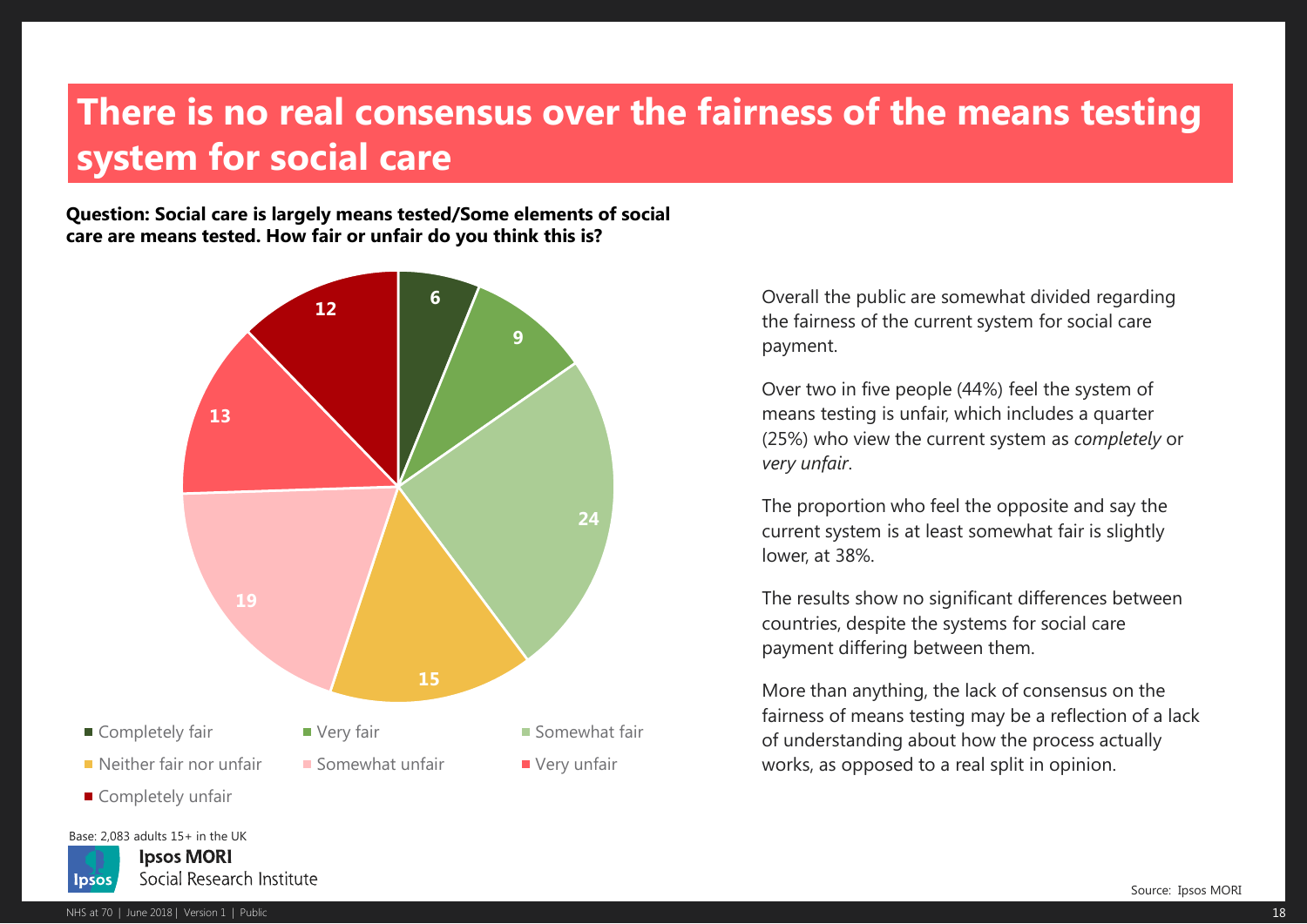### **There is more resistance towards using the value of your home to help pay for social care**

**Question: To what extent, if at all, do you think it is acceptable or unacceptable that homeowners who need social care have to use some of the value of their home to pay for their social care?**



While the public appears to be split on the fairness of paying for social care, once it is explained that homeowners may have to use their housing assets as part of this payment greater levels of opposition are seen.

More than half of people (56%) feel this situation is unacceptable – which includes 33% who find it *completely unacceptable –* while only a quarter (25%) believe the opposite.

Social Research Institute Insos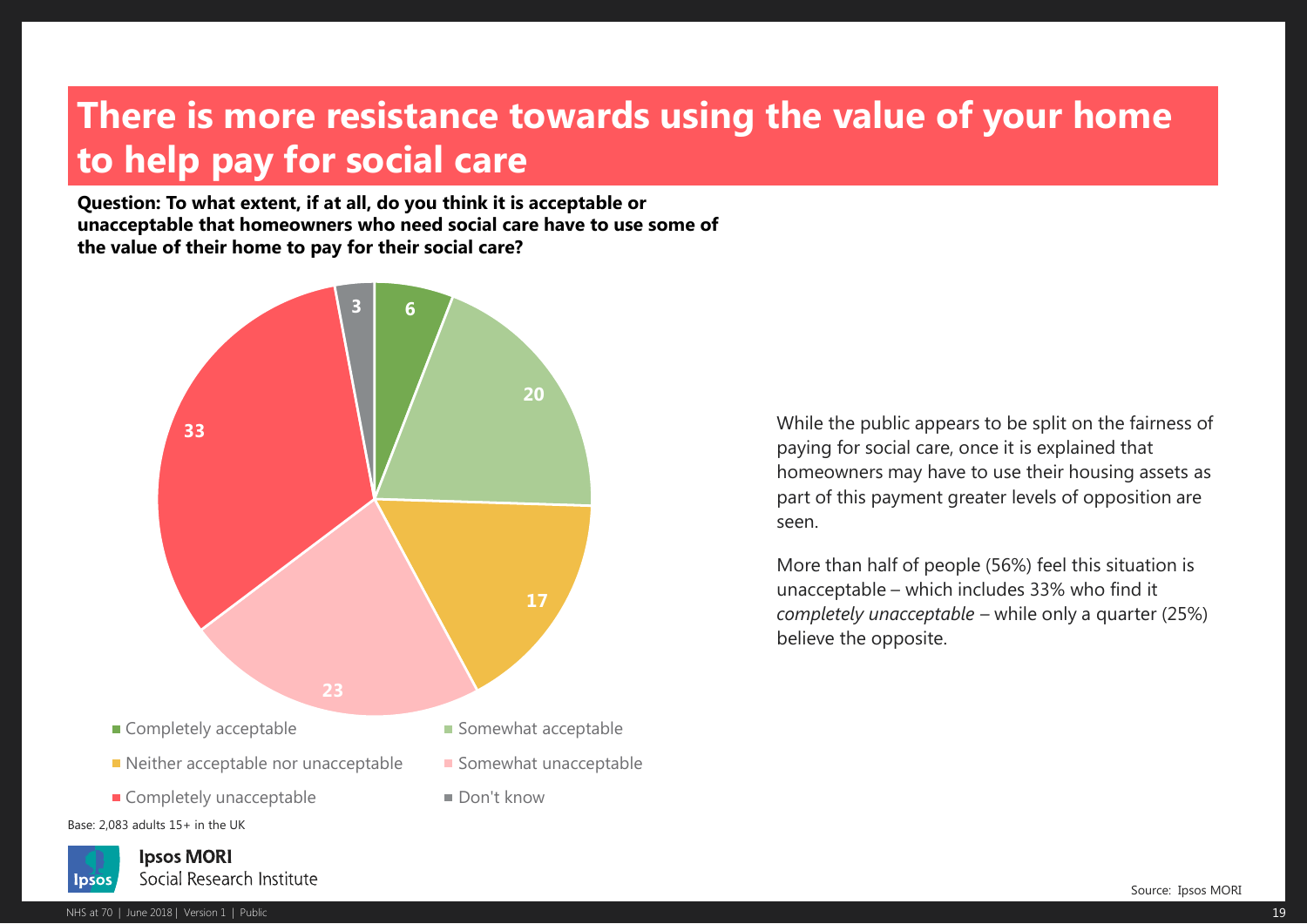## **Around half would be in favour of additional taxation to increase social care funding**

**Question: If the government decided to increase spending on social care, how do you think this should be funded?**



If the government were to increase spending on social care then, as with NHS spending, the public are most likely to support this being done through tax increases.

Half of the public (51%) would favour either an additional tax earmarked specifically for this purpose, or an increase to existing taxation; this compares with just 13% who feel increased spending should be obtained through cuts in other areas.

Looking at these in combination, just under half (48%) advocate tax but no cuts to spending on other services, while only four per cent feel that increased taxation and cuts should be used together.

A quarter of people (26%), meanwhile, feel that increases to social care spending should be achieved in some other way.

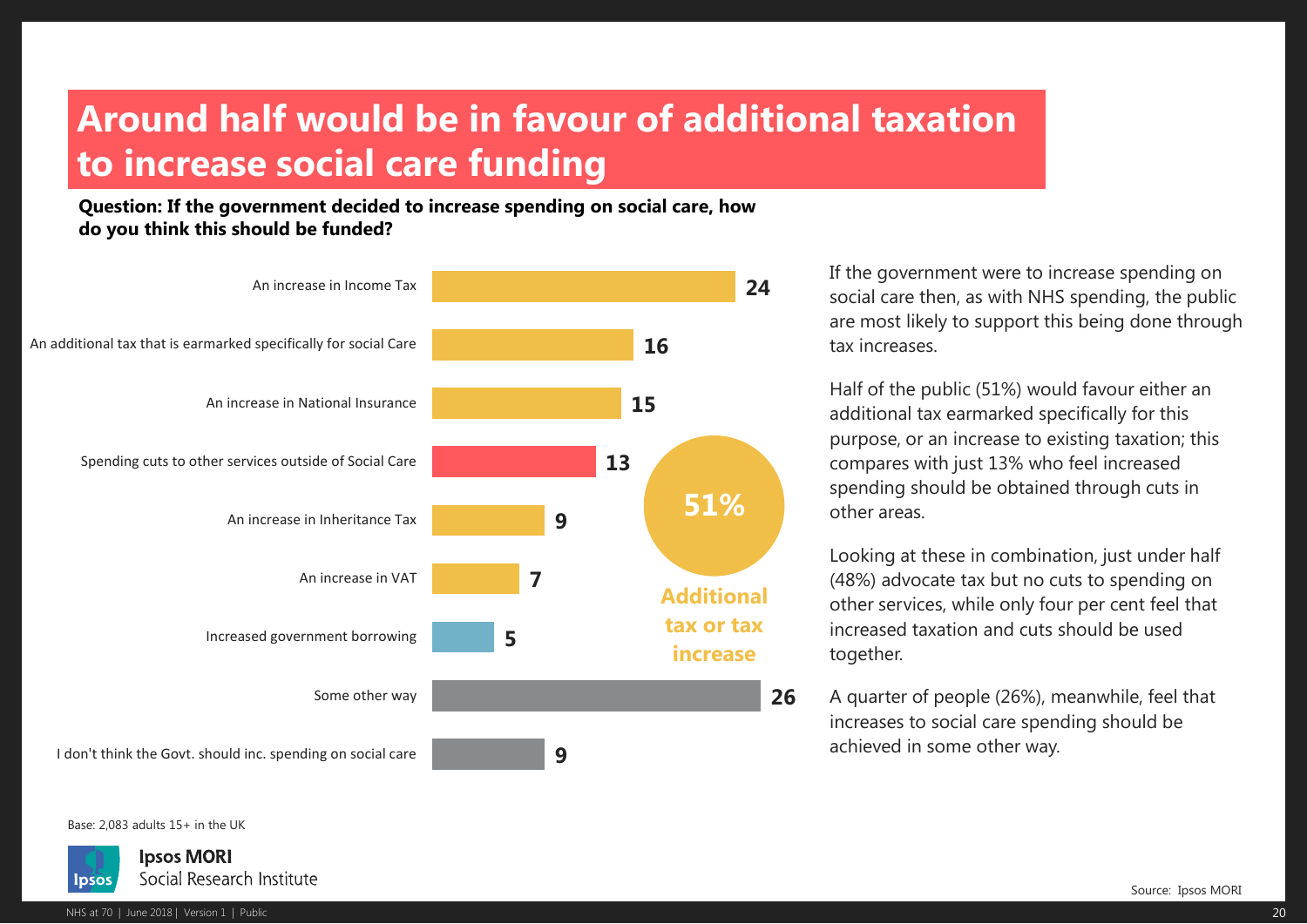# **How will technological developments affect the NHS and healthcare?**

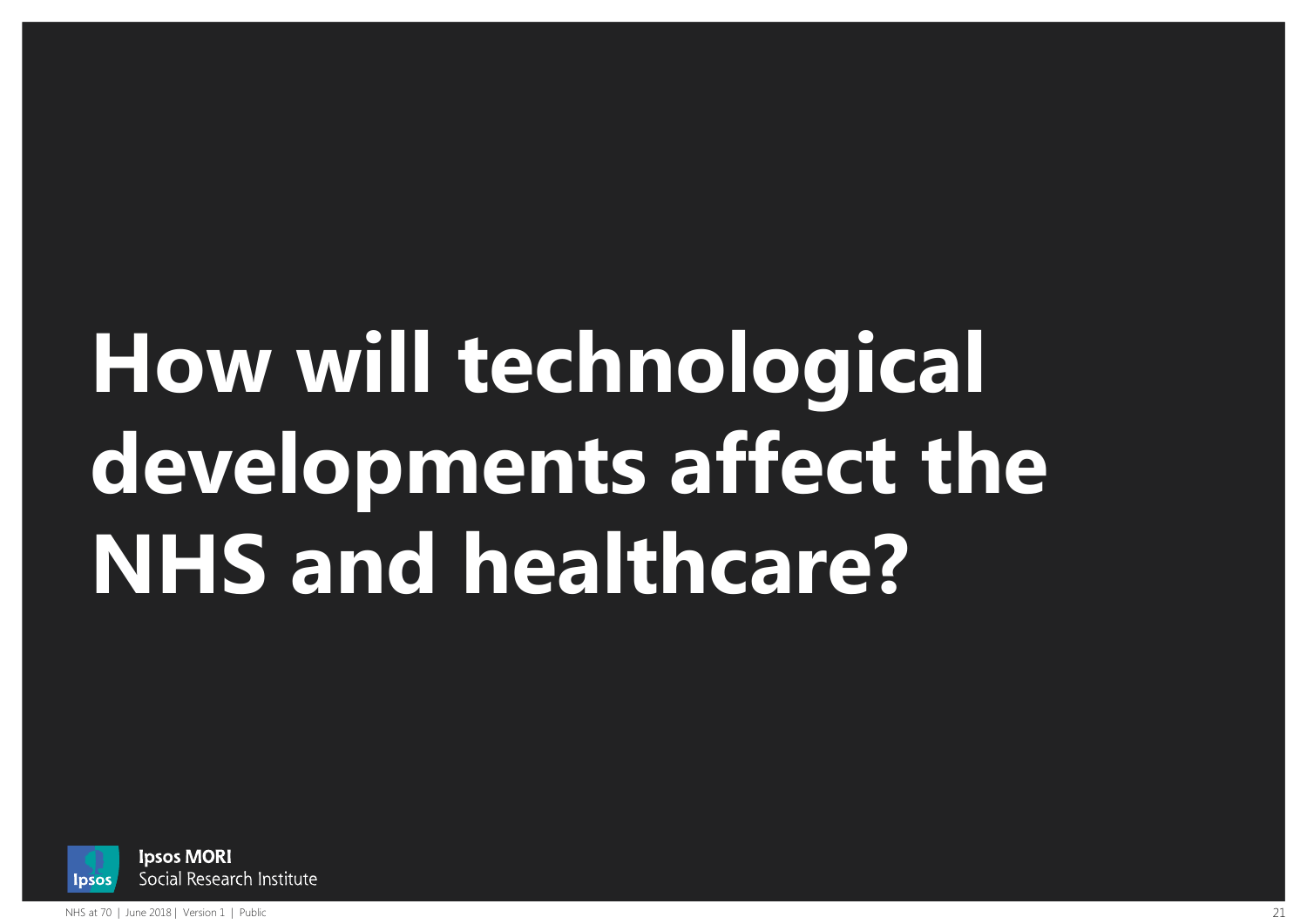#### **People are unclear about how organisations use health data**

#### **Question: How much, if anything, would you say you know about how the following organisations use health data for these purposes?**



A great deal **A fair amount** ■ Just a little **Heard of, know nothing about** 



There is limited knowledge of how various organisations use anonymised health data for research into diseases and treatments.

Only 37% of the public feel they know either a *great deal* or a *fair amount* about how the NHS uses such data, which is similar to the proportion saying they either *know nothing* or have *never heard* about this.

There is even less knowledge when it comes to the use of anonymised health data by academic researchers, with just over a quarter of the public (27%) saying they know a *great deal* or *fair amount*, and this falls to around one on five (22%) when it comes to uses by commercial organisations.

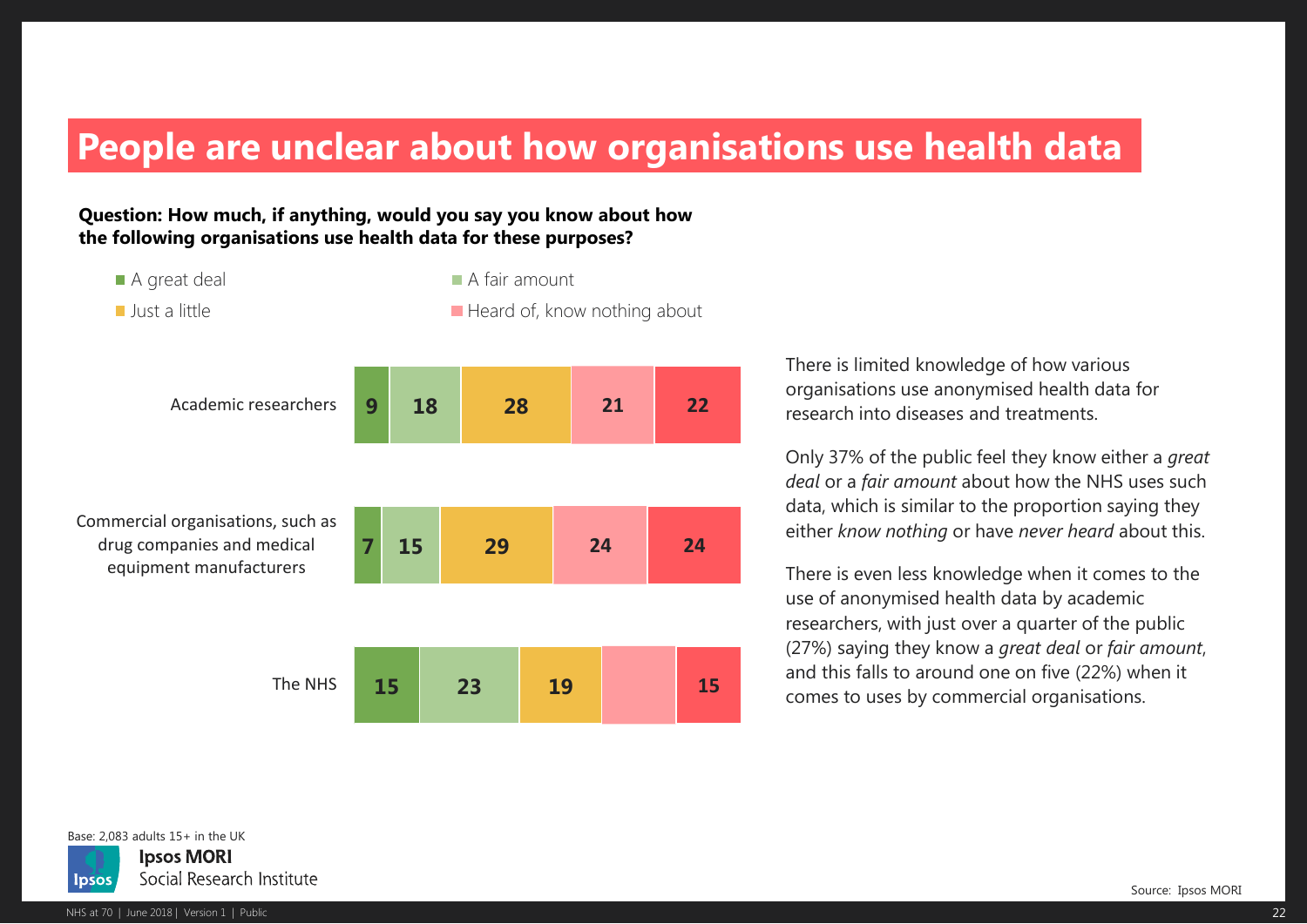### **This lack of knowledge may explain why views about NHS organisations accessing data are mixed**

**Question: How willing or unwilling would you be to allow NHS organisations access to lifestyle data you have collected yourself via an app or fitness tracker for the purposes of delivering care?**



Opinions among the public differ when it comes to allowing allow NHS organisations access to lifestyle data which has been collected via an app or fitness tracker.

The majority (57%) are ultimately in favour of such access if it is ultimately used for delivering care, however a significant minority of almost two in five (39%) say they are unwilling to allow this.

 $\blacksquare$  Very willing  $\blacksquare$  Fairly willing  $\blacksquare$  Fairly unwilling  $\blacksquare$  Very unwilling  $\blacksquare$  Don't know

Base: 2,083 adults 15+ in the UK

**Ipsos MORI** Social Research Institute Insos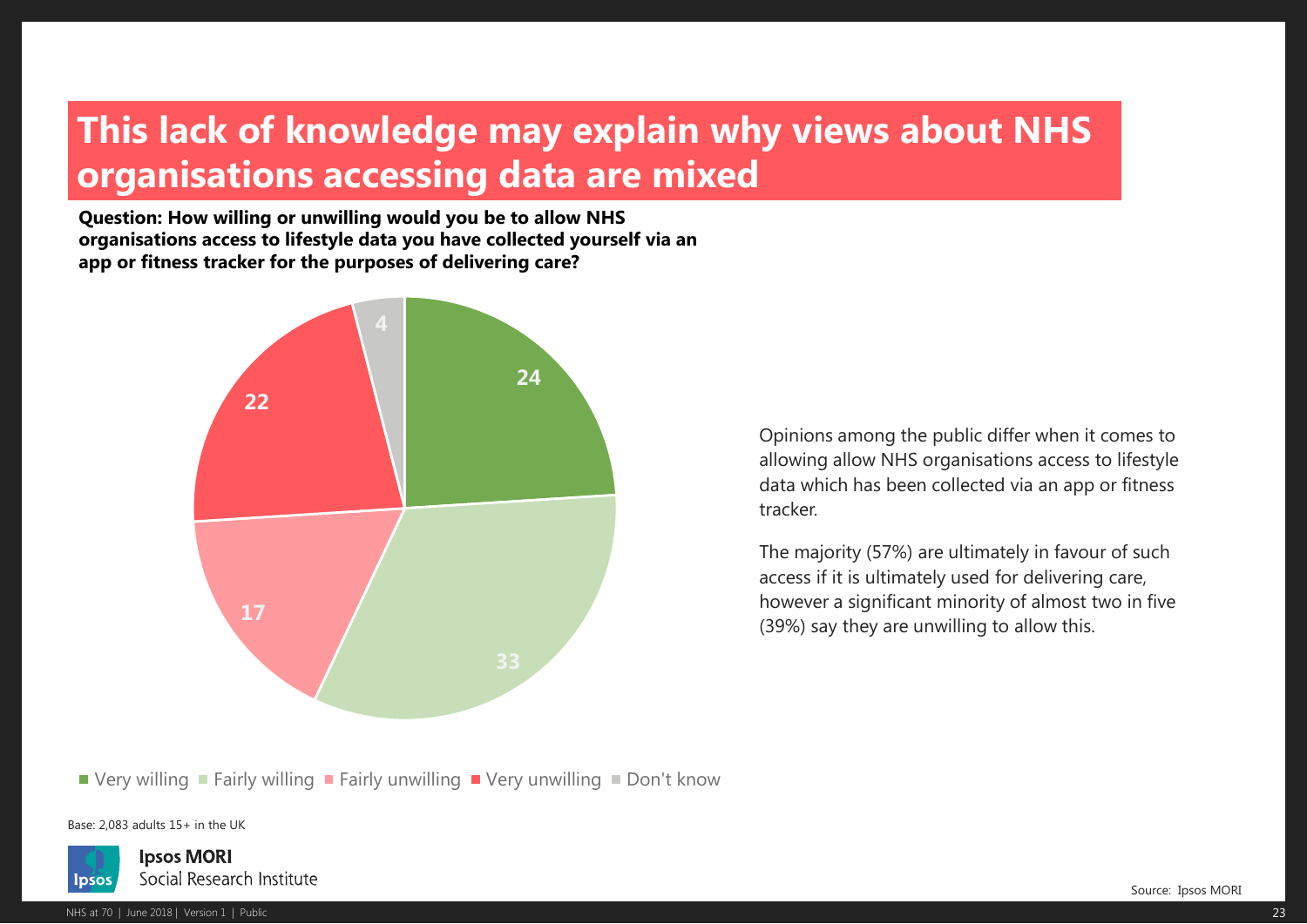## **There is even less support for commercial organisations gaining access to health data**

**Question: To what extent, if at all, would you support your health data being accessed by commercial organisations if they are undertaking health research?**



Compared with NHS organisations, there is more opposition towards commercial organisations gaining access to health data which is routinely gathered by the NHS.

That being said, opinions are still split – two in four (39%) support the principle of commercial organisations having access, compared with 43% who either *strongly oppose* or *tend to oppose* this.

Base: 2,083 adults 15+ in the UK

**Ipsos MORI** Social Research Institute Insos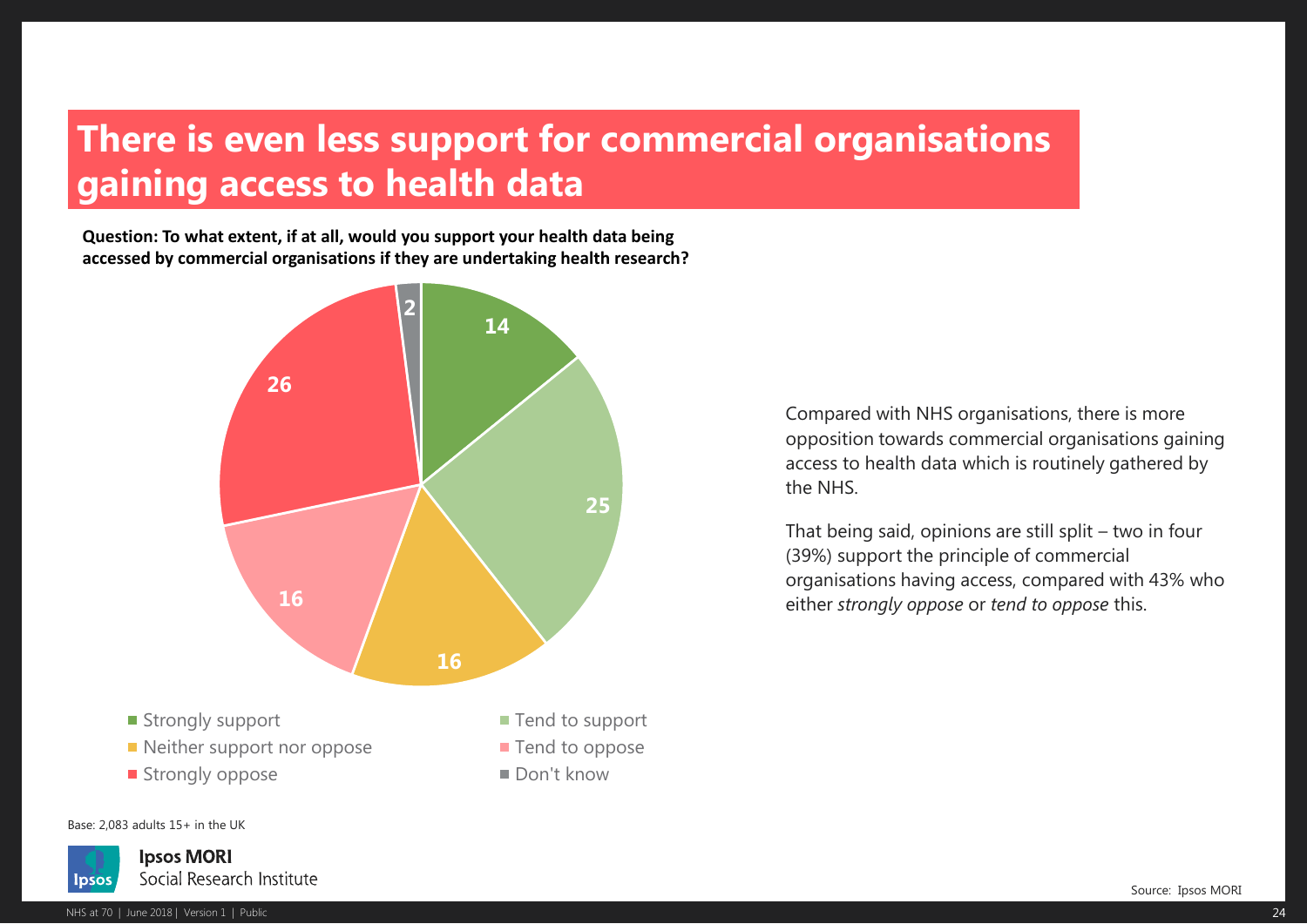### **The public are generally sceptical about the benefits of machine learning within healthcare**

#### **Question: For each of the below Machine Learning technologies, can you please tell me which of the following is closest to your view about the balance of risks and benefits with machines doing such tasks?**

- 
- $\blacksquare$  The benefits are much bigger than the risks  $\blacksquare$  The benefits are slightly bigger than the risks
- $\blacksquare$  The risks are slightly bigger than the benefits  $\blacksquare$  The risks are much bigger than the benefits
	-

Autonomous robots undertaking surgery on patients

Robots controlled by healthcare professionals undertake surgery on patients

Computers which analyse medical records to help diagnose patients

There appears to be a fairly high level of scepticism within the public about the benefits of a range of machine learning possibilities.

A significant minority (44%) believe that the benefits of computers analysing medical records in diagnosing patients would outweigh the risks, but three in ten (29%) feel that the risks are bigger than the benefits.

The use of robots as part of surgery is also viewed with some trepidation. Two in five (43%) see the benefits of robots controlled by healthcare professionals that undertake surgery on patients, while a third (33%) argue that the risks are either *much greater* or *slightly greater* than the benefits.

There is even more uncertainty over the benefits of autonomous robots undertaking surgery on patients; only one in five (22%) feel the benefits are bigger than the risks, which compares with just over half of people (52%) who feel the opposite.

Base: 2,083 adults 15+ in the UK

**Ipsos MORI** Social Research Institute Insos



**20 21 10 24 22 13 13 13 18 15 19 35**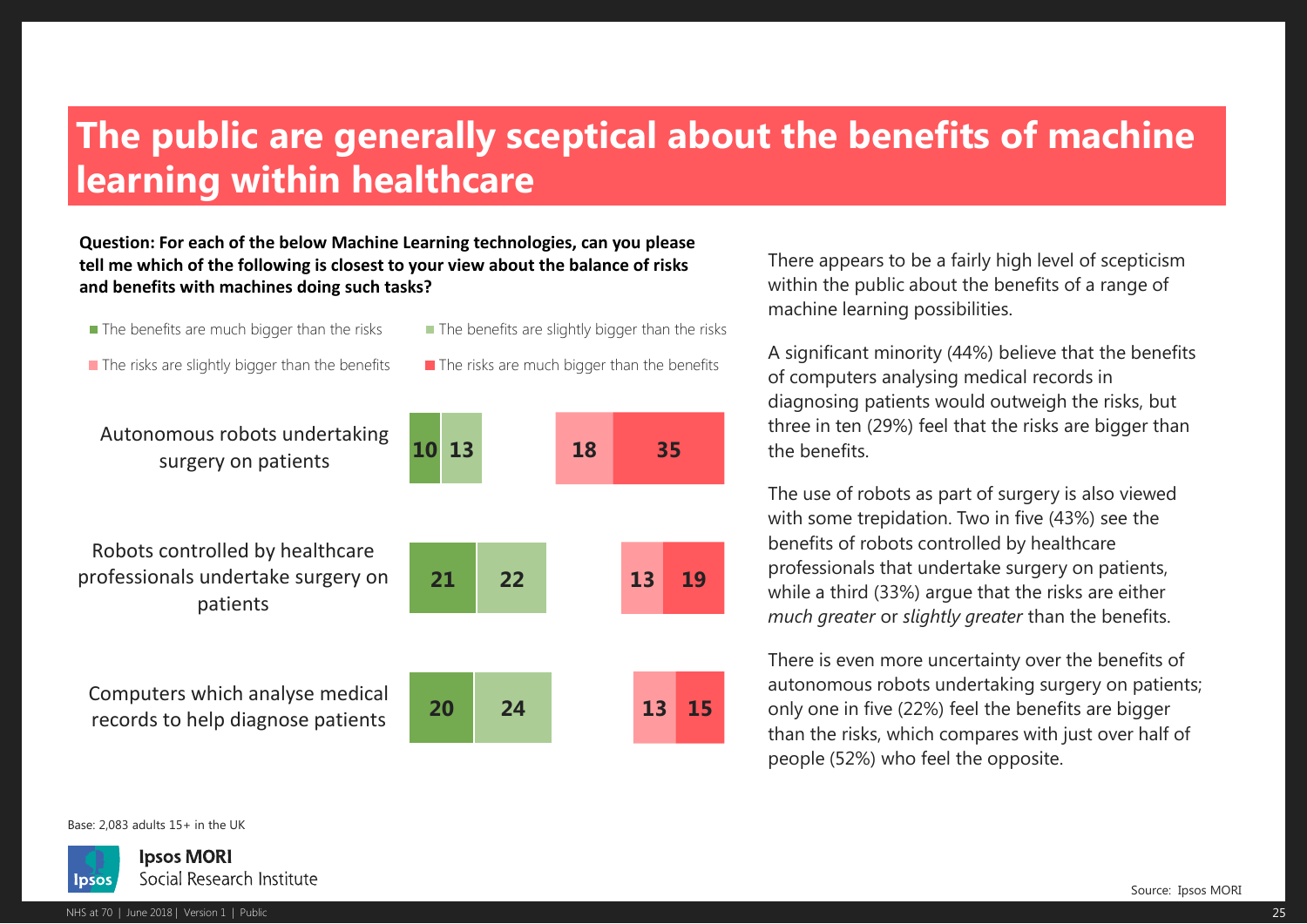## **People are generally in favour of having video consultations, even where they do not already know that GP**

#### **Question: In which, if any, of the following circumstances would you be willing to use a video consultation?**

- Advice on a minor ailment
- For advice on an ongoing problem or condition





The public are generally willing to use video consultations when getting medical advice, and interestingly this is the same whether it be a consultation with their own GP or with a GP they do not already know.

Nearly two thirds of people (63%) are willing to use a video consultation with their own GP for advice on a minor ailment. Just over half (55%) would be prepared to have a video consultation for advice on an ongoing problem or condition, while fewer (43%) would be willing to use it for immediate or emergency medical advice.

If the GP was someone they didn't already know, then seven in ten people (71%) would still use video consultations in such situations. Just over half (52%) would be prepared to use a video consultation for advice on an ongoing problem or condition, with slightly fewer people (47%) saying they would be happy with using a video consultation for immediate or emergency medical advice.

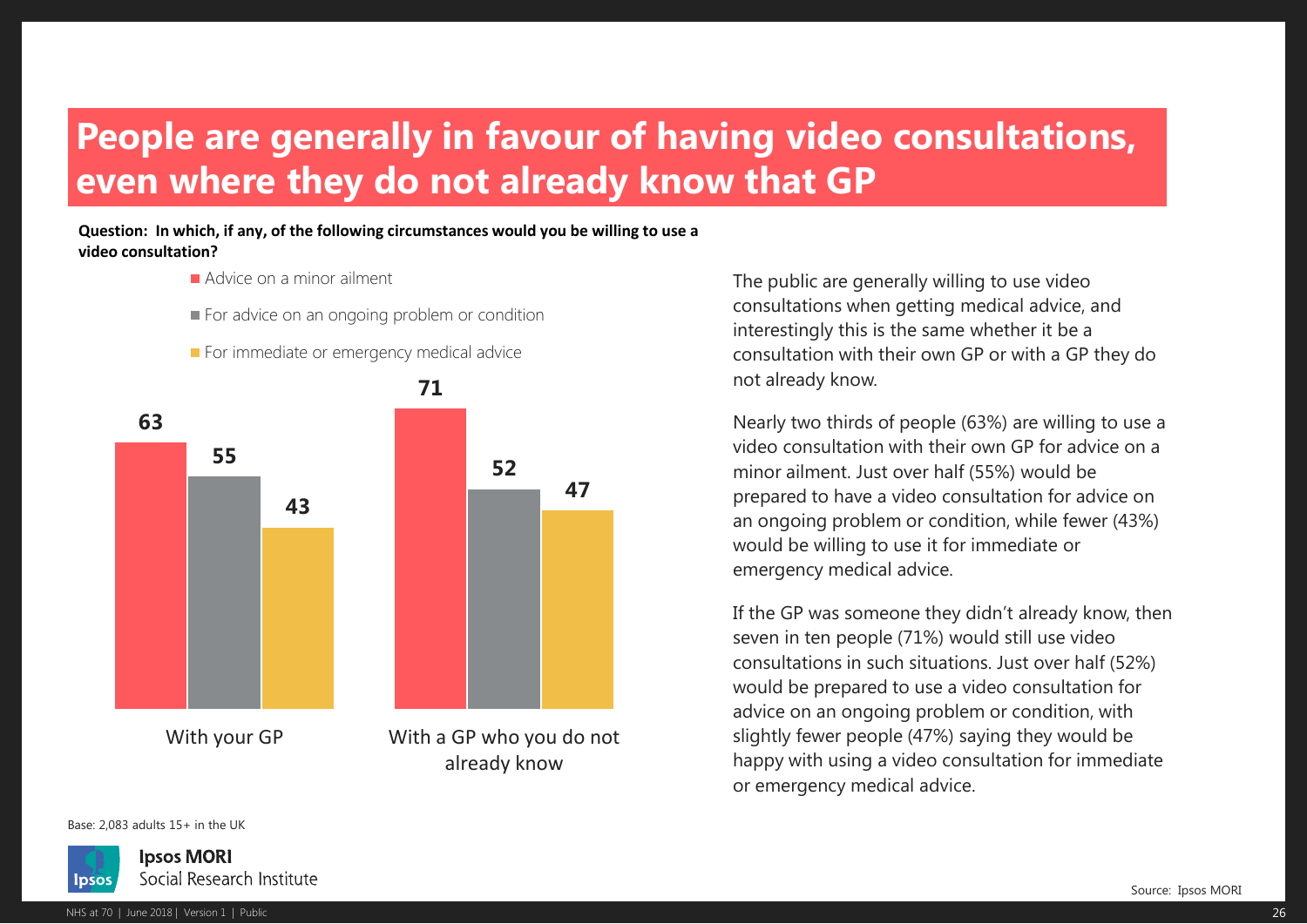## **The youngest and oldest age groups are less likely to use video consultations in certain settings**

**Question: In which, if any, of the following circumstances would you be willing to use a video consultation…**



age groups are less likely to use a video consultation for advice on an ongoing problem or condition, while as people get older they are more likely to say they would not use video consultations in any of the scenarios given.

Where it is with a known GP, the youngest and oldest

There are also differences in the results by age when the consultation is with an unknown GP, although the patterns are somewhat inconsistent. This time it is only the youngest age group that is less likely to use video consultations for advice on an ongoing problem or condition, while those aged 35-44 are most positive about using an unknown GP in a number of scenarios.

Advice on a minor ailment For advice on an ongoing

problem or condition

For immediate or emergency medical advice

Base: 2,083 adults 15+ in the UK

**Ipsos MORI** Social Research Institute Insos